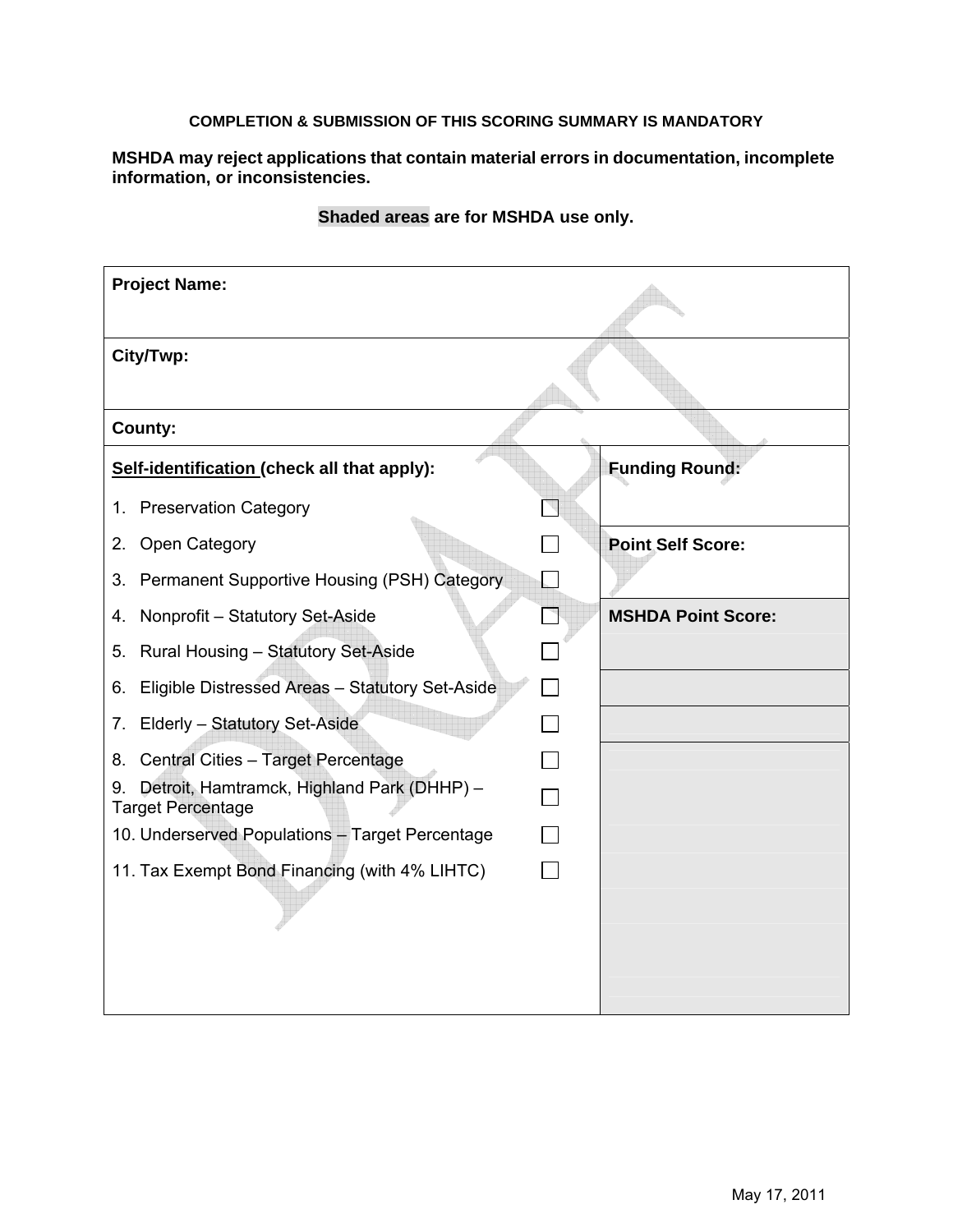| <b>Selection Criteria</b>                                                                                                                                                                                                                                                                                  | <b>Possible</b><br><b>Points</b> | <b>Self</b><br>Score | <b>Awarded</b> |
|------------------------------------------------------------------------------------------------------------------------------------------------------------------------------------------------------------------------------------------------------------------------------------------------------------|----------------------------------|----------------------|----------------|
| <b>Project Location</b><br>А.                                                                                                                                                                                                                                                                              |                                  |                      |                |
| 1. Housing Needs Characteristics<br>a. Housing Needs Score                                                                                                                                                                                                                                                 | 10                               |                      |                |
| (From www.michigan.gov/mshda)<br>Census tract(s) $#$ :                                                                                                                                                                                                                                                     |                                  |                      |                |
| b. County Needs Score                                                                                                                                                                                                                                                                                      | 5                                |                      |                |
| 2. Locality/Neighborhood                                                                                                                                                                                                                                                                                   |                                  |                      |                |
| Points will be awarded to projects that are located in any of the<br>following designated areas. Applicants will receive 1 point for<br>each designation up to a maximum of 5 points total.<br>Empowerment Zone*                                                                                           | 5                                |                      |                |
| Renaissance Zone<br><b>Core Community</b><br><b>Qualified Census Tract</b><br><b>Difficult Development Area</b><br>Michigan Main Street                                                                                                                                                                    |                                  |                      |                |
| Documentation must be provided in Exhibit 18. Include census tract<br>numbers where applicable.                                                                                                                                                                                                            |                                  |                      |                |
| *Please note that should actions be taken to extend these designations or<br>create successor programs, consideration will be given for projects located in<br>these areas or areas defined under those successor programs.                                                                                |                                  |                      |                |
| The LIHTC Points Score Database can be accessed at:<br><b>LIHTC Points Scores</b>                                                                                                                                                                                                                          |                                  |                      |                |
| 3. Community Revitalization                                                                                                                                                                                                                                                                                |                                  |                      |                |
| Projects that are located where a community revitalization plan<br>is in place and a sponsor can demonstrate that the proposed<br>development contributes to the plan as noted in the Definitions<br>Policy Bulletin. Additional points may be awarded for projects<br>that can demonstrate the following: | 10                               |                      |                |
| a. 1) Projects utilizing existing housing; or (2) Projects<br>meeting the definition of adaptive re-use; or (3) Projects<br>converting a vacant building(s) into mixed use or a 100%<br>housing development.                                                                                               | 5                                |                      |                |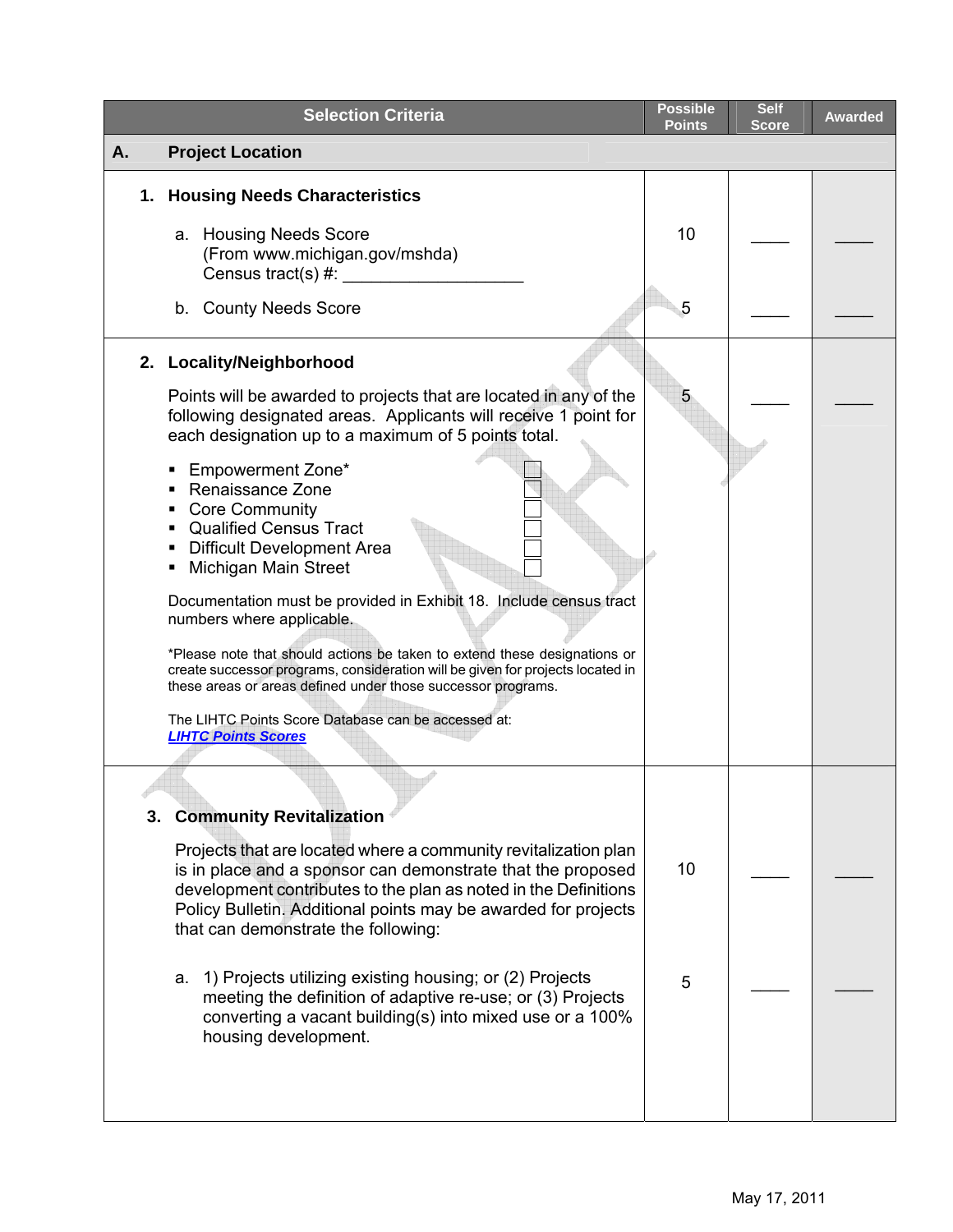|    | <b>Selection Criteria</b>                                       |                                                                                                                                                                                                                                                                                                                                                          | <b>Possible</b><br><b>Points</b> | <b>Self</b><br><b>Score</b> | <b>Awarded</b> |
|----|-----------------------------------------------------------------|----------------------------------------------------------------------------------------------------------------------------------------------------------------------------------------------------------------------------------------------------------------------------------------------------------------------------------------------------------|----------------------------------|-----------------------------|----------------|
| 4. | <b>Site Amenities</b>                                           |                                                                                                                                                                                                                                                                                                                                                          |                                  |                             |                |
|    | will be verified by the Authority's Market Analyst.             | Projects will be awarded points for including as many of the<br>following amenities as applicable. Points will be awarded on a<br>scaled scoring as illustrated below. All amenities checked below                                                                                                                                                       | 15                               |                             |                |
|    | <b>Number of Amenities</b><br>Included                          | Point(s)                                                                                                                                                                                                                                                                                                                                                 |                                  |                             |                |
|    | $1 - 5$                                                         | 5 Points                                                                                                                                                                                                                                                                                                                                                 |                                  |                             |                |
|    | $6 - 9$                                                         | 10 Points                                                                                                                                                                                                                                                                                                                                                |                                  |                             |                |
|    | $10+$                                                           | 15 Points                                                                                                                                                                                                                                                                                                                                                |                                  |                             |                |
|    |                                                                 |                                                                                                                                                                                                                                                                                                                                                          |                                  |                             |                |
|    | surrounding area                                                | Sidewalks adjacent to multi-family buildings (or throughout scattered-site projects) that connect to sidewalks in<br>Pedestrian street crossing within five hundred feet of any residential structure that is part of the project<br>$\Box$ Public transportation stop within five hundred feet of any residential structure that is part of the project |                                  |                             |                |
|    | hardware store, etc.                                            | Property located within one-quarter mile (one mile for rural properties) of retail - supermarket, farmers market,                                                                                                                                                                                                                                        |                                  |                             |                |
|    | restaurants, etc.                                               | Property located within one-quarter mile (one mile for rural properties) of services - banks, hair care, laundry,                                                                                                                                                                                                                                        |                                  |                             |                |
|    | fire station, place of worship, etc.                            | Property located within one-quarter mile (one mile for rural properties) of community facilities - schools, police or                                                                                                                                                                                                                                    |                                  |                             |                |
|    | clinics, etc.                                                   | $\Box$ Property located within one-quarter mile (one mile for rural properties) of health facilities – hospitals, pharmacy,                                                                                                                                                                                                                              |                                  |                             |                |
|    |                                                                 | $\Box$ Property located within one-quarter mile (one mile for rural properties) of temporary service employment facilities.                                                                                                                                                                                                                              |                                  |                             |                |
|    | art gallery, sports complex, etc.                               | $\Box$ Property located within one-quarter mile (one mile for rural properties) of recreational facilities – movie theaters,                                                                                                                                                                                                                             |                                  |                             |                |
|    |                                                                 | Community parks within one-quarter mile (one mile for rural properties)                                                                                                                                                                                                                                                                                  |                                  |                             |                |
|    |                                                                 | Within one-tenth mile of government-recognized historic building/district                                                                                                                                                                                                                                                                                |                                  |                             |                |
|    |                                                                 | Property adjacent to public street with maximum speed limit of 25 mph                                                                                                                                                                                                                                                                                    |                                  |                             |                |
|    | Property adjacent to public street with designated bicycle lane |                                                                                                                                                                                                                                                                                                                                                          |                                  |                             |                |
|    |                                                                 | Set aside a minimum of 10% of the total project acreage as open space for use by residents                                                                                                                                                                                                                                                               |                                  |                             |                |
|    | Property with access to existing roads, water, and sewers       |                                                                                                                                                                                                                                                                                                                                                          |                                  |                             |                |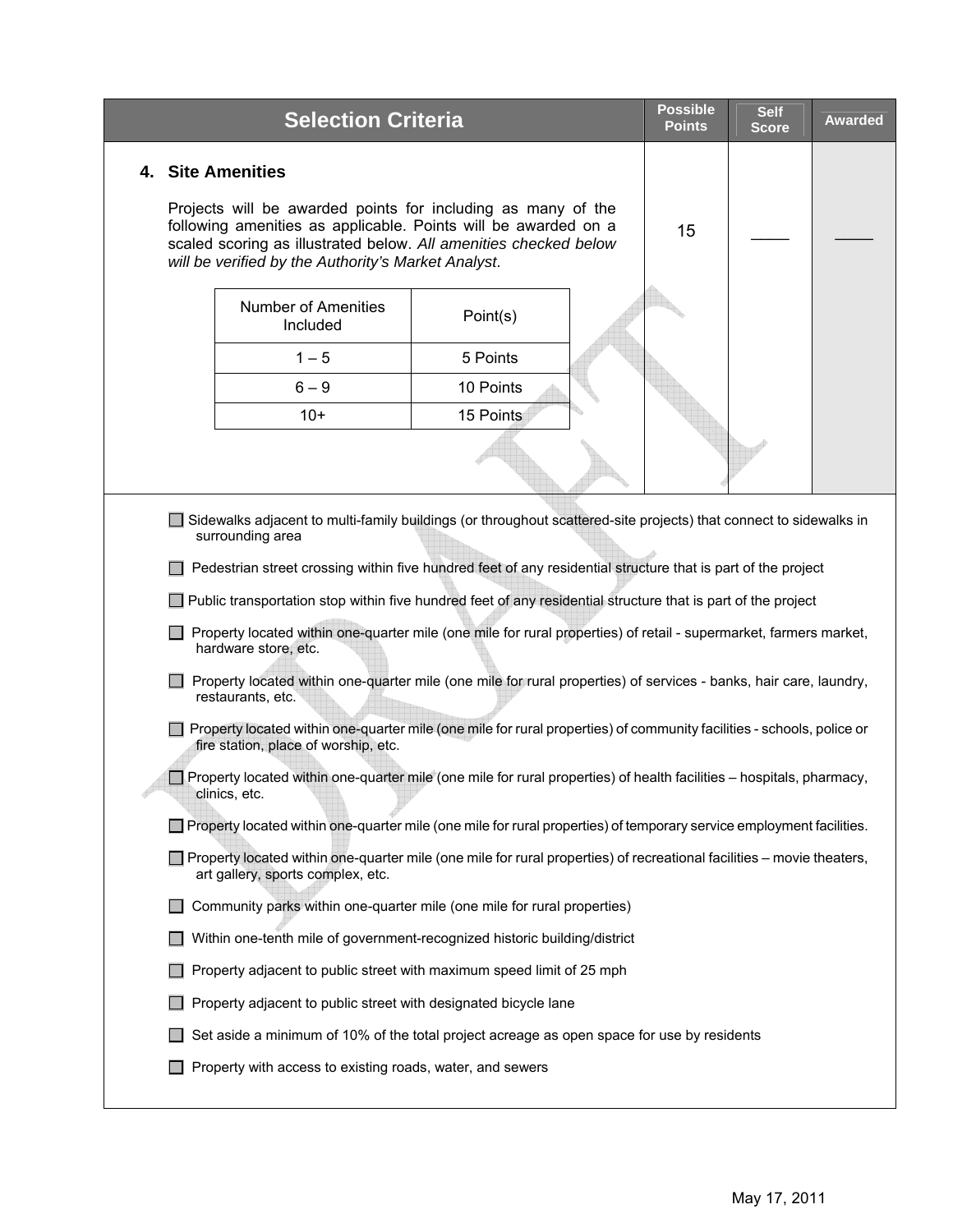| <b>Selection Criteria</b>                                                                                                                                                                                                                                                                    | <b>Points</b><br><b>Possible</b> | <b>Self</b><br><b>Score</b> | <b>Awarded</b> |
|----------------------------------------------------------------------------------------------------------------------------------------------------------------------------------------------------------------------------------------------------------------------------------------------|----------------------------------|-----------------------------|----------------|
| 5. Central Cities Developments                                                                                                                                                                                                                                                               |                                  |                             |                |
| Projects qualifying for the Central Cities Target Percentage can<br>also receive 15 points for having at least three (3) of the<br>characteristics listed below. Applicants must indicate which of<br>the criteria listed below their project qualifies for if applying for<br>these points. | 15                               |                             |                |
| Note: Applicants may contact MSHDA's Marketing Staff in<br>advance of submitting an application if they are unsure about<br>whether or not their project qualifies for these points.                                                                                                         |                                  |                             |                |
| Applicants may also use the following website, along their<br>project's address, to determine if their project qualifies for these<br>points: <b>LIHTC Points Scores</b>                                                                                                                     |                                  |                             |                |
| $\Box$ A 10% neighborhood <sup>1</sup> employment share in Information<br>industries.                                                                                                                                                                                                        |                                  |                             |                |
| ∆A 7% neighborhood employment share in Finance and<br>Insurance industries.                                                                                                                                                                                                                  |                                  |                             |                |
| JAn 8% neighborhood employment share in Professional,<br>Scientific and Technological industries.                                                                                                                                                                                            |                                  |                             |                |
| A 4% neighborhood employment share in<br>Accommodation industries.                                                                                                                                                                                                                           |                                  |                             |                |
| A 14% neighborhood employment share in Public<br>Administration industries.                                                                                                                                                                                                                  |                                  |                             |                |
| A 50% neighborhood share of single-person households.                                                                                                                                                                                                                                        |                                  |                             |                |
|                                                                                                                                                                                                                                                                                              |                                  |                             |                |

<span id="page-3-0"></span> $\overline{a}$ 1 A neighborhood is comprised of the Census block group that contains the proposal, along with all contiguous block groups. Generally, this will mean an area that is within approximately ¼ mile of the project location.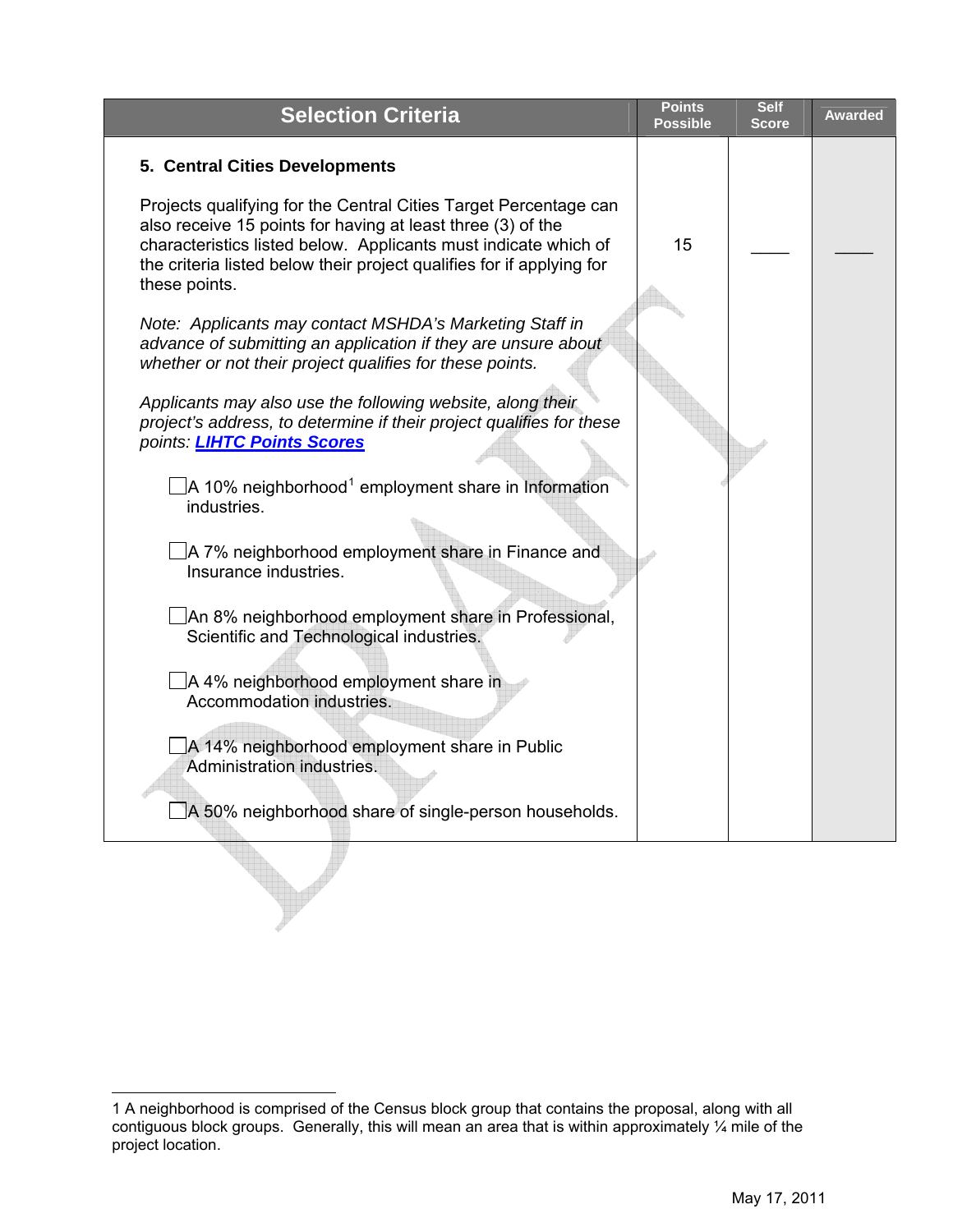|                                                                                                                                                                                                                                                                                                                                                                                                                                                                                                                                                                                                                                                                                                                                                                                                                                                                            | <b>Selection Criteria</b> |                  | <b>Possible</b><br><b>Points</b> | <b>Self</b><br><b>Score</b> | <b>Awarded</b> |
|----------------------------------------------------------------------------------------------------------------------------------------------------------------------------------------------------------------------------------------------------------------------------------------------------------------------------------------------------------------------------------------------------------------------------------------------------------------------------------------------------------------------------------------------------------------------------------------------------------------------------------------------------------------------------------------------------------------------------------------------------------------------------------------------------------------------------------------------------------------------------|---------------------------|------------------|----------------------------------|-----------------------------|----------------|
| <b>B. Project Financing</b>                                                                                                                                                                                                                                                                                                                                                                                                                                                                                                                                                                                                                                                                                                                                                                                                                                                |                           |                  |                                  |                             |                |
| 1. Tax Abatement                                                                                                                                                                                                                                                                                                                                                                                                                                                                                                                                                                                                                                                                                                                                                                                                                                                           |                           |                  |                                  |                             |                |
| A project application that submits evidence of local support in<br>the form of tax abatement may receive points according to the<br>These points will also be available to<br>chart below.<br>acquisition/rehabilitation/preservation projects for which tax<br>abatement has previously been in place and the municipality<br>has extended.                                                                                                                                                                                                                                                                                                                                                                                                                                                                                                                               |                           |                  | 15                               |                             |                |
| To receive any points for tax abatement, any project specific tax abatement<br>ordinance or area-wide tax abatement ordinance with a qualifying resolution<br>submitted with an application must meet Authority requirements and must<br>state the length of time the PILOT will be in effect (minimum of 15 years).<br>Projects located in the City of Detroit must submit the project specific tax<br>abatement resolution or a copy of the Detroit tax abatement ordinance, and a<br>letter from the City of Detroit stating that the project is eligible for tax<br>abatement. If location in a Renaissance Zone is presented as evidence of tax<br>abatement, the project must document that tax abatement will be effective for<br>the 15 year compliance period.<br>Points will be awarded under the highest applicable<br>category, not under multiple categories. |                           |                  |                                  |                             |                |
| Family,<br>Permanent<br><b>Tax Abatement Categories</b><br><b>Elderly Project</b><br>Supportive<br>Housing                                                                                                                                                                                                                                                                                                                                                                                                                                                                                                                                                                                                                                                                                                                                                                 |                           |                  |                                  |                             |                |
| Letter from municipality stating that the<br>PILOT ordinance will be in effect for 15<br>years or more, it is on the approving<br>board's agenda, and the date that the<br>PILOT is expected to be approved                                                                                                                                                                                                                                                                                                                                                                                                                                                                                                                                                                                                                                                                | 3 Points                  | <b>6 Points</b>  |                                  |                             |                |
| Project-specific tax abatement ordinance<br>in place for the entire 15 year compliance<br>perioa                                                                                                                                                                                                                                                                                                                                                                                                                                                                                                                                                                                                                                                                                                                                                                           | <b>5 Points</b>           | <b>10 Points</b> |                                  |                             |                |
| Project-specific tax abatement ordinance<br>in place for longer than 15 year<br>compliance period                                                                                                                                                                                                                                                                                                                                                                                                                                                                                                                                                                                                                                                                                                                                                                          | 10 Points                 | <b>15 Points</b> |                                  |                             |                |
| Projects receiving tax abatement<br>with a rate no greater than 4%                                                                                                                                                                                                                                                                                                                                                                                                                                                                                                                                                                                                                                                                                                                                                                                                         |                           |                  | 5                                |                             |                |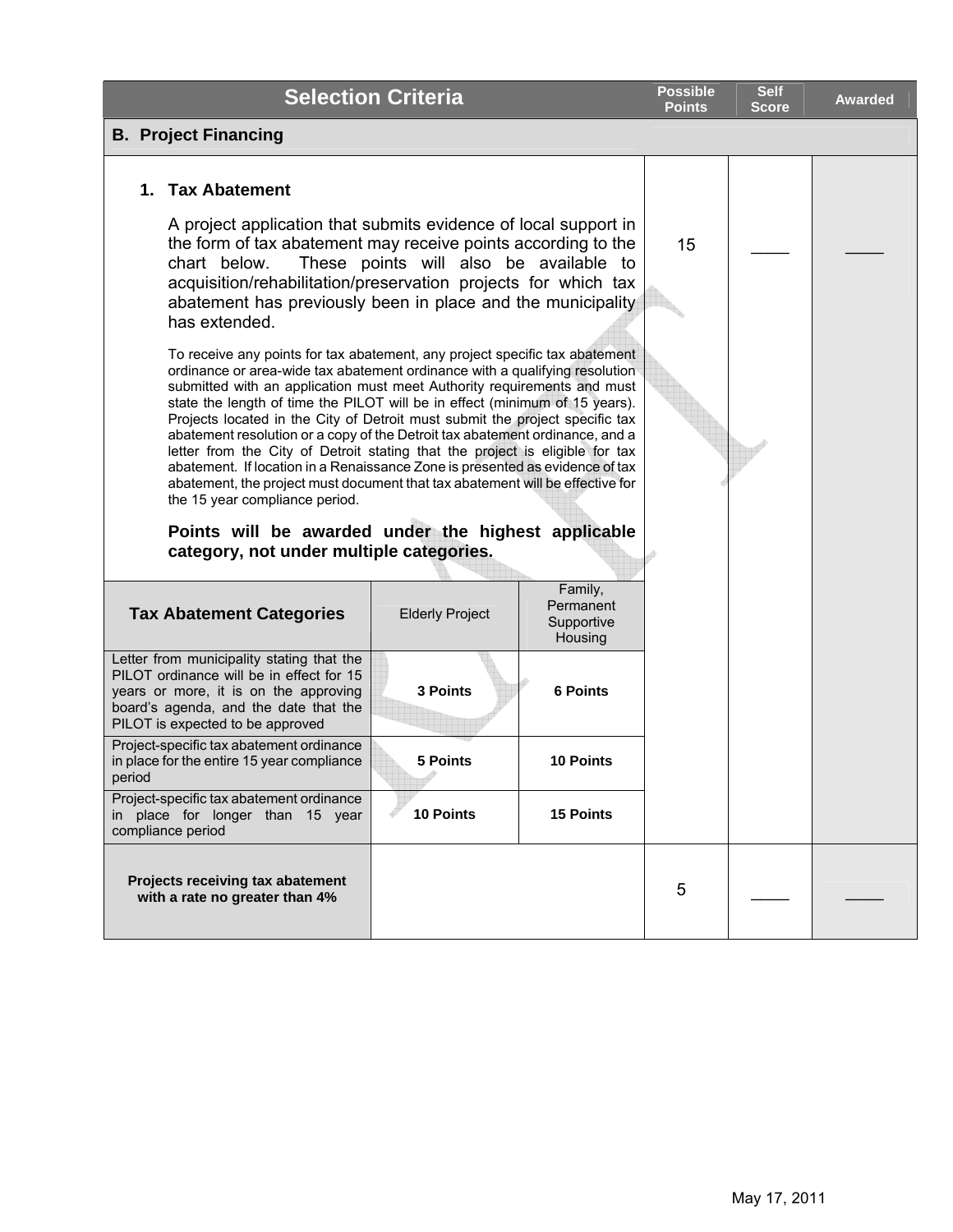| 2. Federal, State, or Local Funding<br>15<br>Projects utilizing financing or contributions from federal, state,<br>or local sources (exclusive of Fannie Mae and Freddie Mac)<br>where the credit is needed to make a project feasible and to<br>serve very low income families (e.g., HOME, CDBG, etc.) may<br>receive up to 15 points. Evidence of the financing (including<br>amount, terms, and interest rate), dated within 30 days of the<br>application due date, must be submitted to the extent<br>referenced in Section VII.A.7 of the QAP. Points will be |                                                 | <b>Selection Criteria</b> |  |  | <b>Possible</b><br><b>Points</b> | <b>Self</b><br><b>Score</b> | <b>Awarded</b> |
|----------------------------------------------------------------------------------------------------------------------------------------------------------------------------------------------------------------------------------------------------------------------------------------------------------------------------------------------------------------------------------------------------------------------------------------------------------------------------------------------------------------------------------------------------------------------|-------------------------------------------------|---------------------------|--|--|----------------------------------|-----------------------------|----------------|
|                                                                                                                                                                                                                                                                                                                                                                                                                                                                                                                                                                      |                                                 |                           |  |  |                                  |                             |                |
|                                                                                                                                                                                                                                                                                                                                                                                                                                                                                                                                                                      |                                                 |                           |  |  |                                  |                             |                |
|                                                                                                                                                                                                                                                                                                                                                                                                                                                                                                                                                                      |                                                 |                           |  |  |                                  |                             |                |
| (Refer to Section VI(A)(2) on page 14 of Primary Application)                                                                                                                                                                                                                                                                                                                                                                                                                                                                                                        | awarded only for long-term permanent financing. |                           |  |  |                                  |                             |                |
| CIP,<br>MSHDA, RHS,<br>AHP,<br>Federal / State<br>HUD (including<br>SHP,<br><b>Funding Categories</b><br>Historic /<br>HOPE VI), Loan<br>CDBG.<br><b>Brownfield</b><br>Guarantees<br>HOME,<br>Financing<br><b>NSP</b>                                                                                                                                                                                                                                                                                                                                                |                                                 |                           |  |  |                                  |                             |                |
| Projects utilizing federal, state or<br>local permanent financing for more<br>than 10% of total development<br><b>5 Points</b><br><b>5 Points</b><br>5 Points<br>cost                                                                                                                                                                                                                                                                                                                                                                                                |                                                 |                           |  |  |                                  |                             |                |

|    | Amount of total development cost: \$ |                            |          |
|----|--------------------------------------|----------------------------|----------|
|    | <b>Type of Financing</b>             | <b>Amount of Financing</b> | % of TDC |
|    |                                      | \$                         | $\%$     |
| 2. |                                      | $\frac{1}{2}$              | $\%$     |
| 3. |                                      | $\frac{1}{2}$              | $\%$     |
| 4. |                                      | $\boldsymbol{\theta}$      | $\%$     |
|    |                                      |                            |          |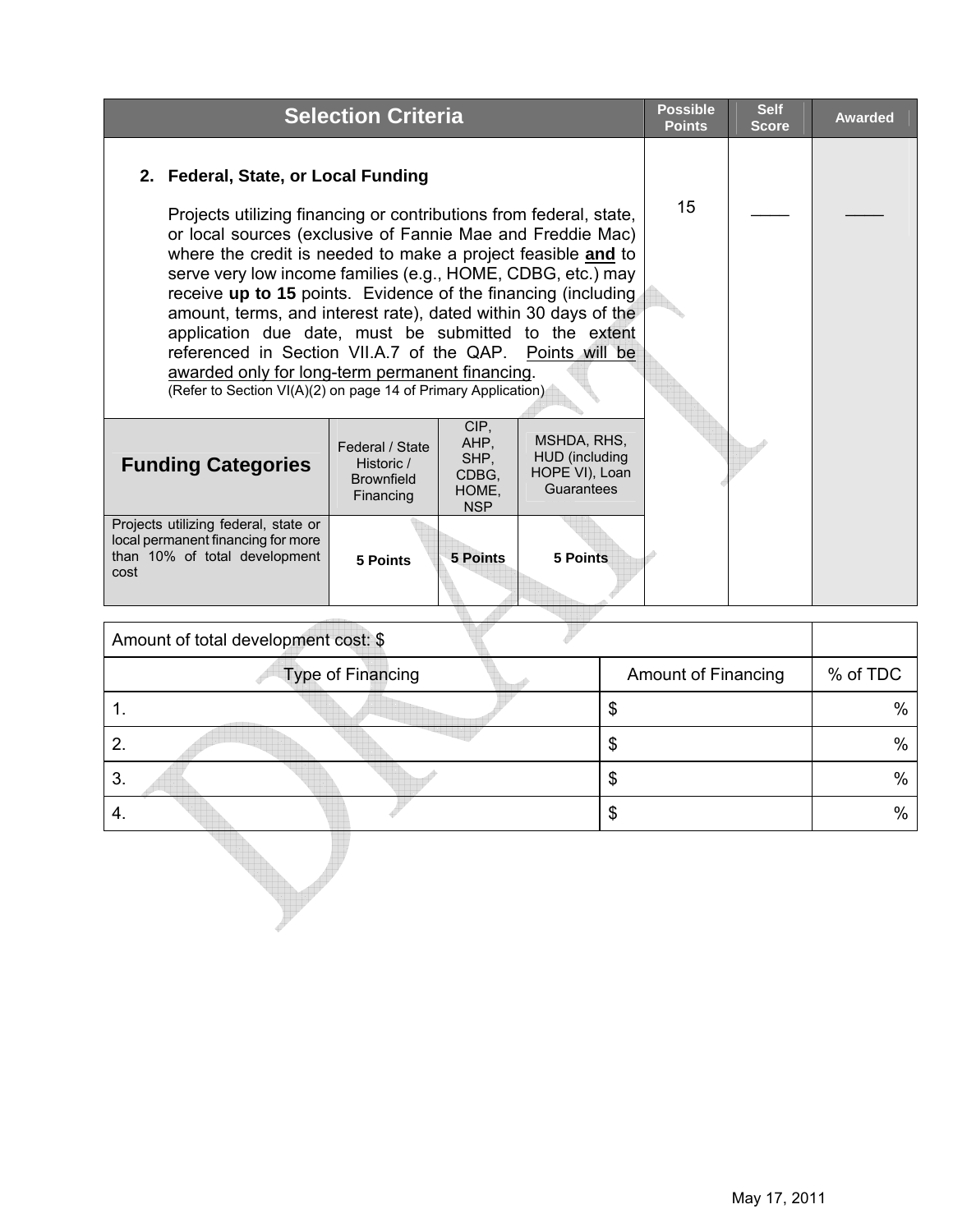| <b>Selection Criteria</b>                                                                                                                                                                                                                                                                                                                                                                                                                                                                                                                                                                                                                                                                                                                                                                                                                                                                    | <b>Possible</b><br><b>Points</b> | <b>Self</b><br><b>Score</b> | <b>Awarded</b> |
|----------------------------------------------------------------------------------------------------------------------------------------------------------------------------------------------------------------------------------------------------------------------------------------------------------------------------------------------------------------------------------------------------------------------------------------------------------------------------------------------------------------------------------------------------------------------------------------------------------------------------------------------------------------------------------------------------------------------------------------------------------------------------------------------------------------------------------------------------------------------------------------------|----------------------------------|-----------------------------|----------------|
| <b>C. Project Characteristics</b>                                                                                                                                                                                                                                                                                                                                                                                                                                                                                                                                                                                                                                                                                                                                                                                                                                                            |                                  |                             |                |
| 1. Reservation for Families with Children / Community<br><b>Space for Elderly Projects</b>                                                                                                                                                                                                                                                                                                                                                                                                                                                                                                                                                                                                                                                                                                                                                                                                   |                                  |                             |                |
| Family projects that reserve at least 10% of the two or more<br>bedroom units* for households with children will receive 10<br>points. These points are not available to projects serving the<br>elderly.<br>(Refer to Section IV(B)(1) on page 10 of Primary Application)                                                                                                                                                                                                                                                                                                                                                                                                                                                                                                                                                                                                                   | 10                               |                             |                |
| Reserved units:<br>Total 2+ bedroom units*:<br>Percentage:<br>$-$ or $-$                                                                                                                                                                                                                                                                                                                                                                                                                                                                                                                                                                                                                                                                                                                                                                                                                     |                                  |                             |                |
| Projects serving the elderly that qualify for the elderly set-<br>aside will receive 10 points for providing community space for<br>use by tenants. To receive points, the community room must,<br>at a minimum, be sized at 15 square feet (net usable floor<br>space) per residential unit. It may be used for activities such as<br>dining, crafts, exercise, medical clinic, socializing, or any other<br>activity or use that may benefit elderly tenants. This space is<br>envisioned as one room or contiguous space, and does not<br>include common space such as hallways, offices, or lobbies. A<br>drawing identifying square footage must be submitted for all<br>community space.<br>(See Exhibit 23)<br>Total residential units*:<br>Minimum square footage:<br>(Res. units X 15)<br>Community space provided:<br>*Including market-rate units, but excluding management units |                                  |                             |                |
| 2. Economic Integration<br>Projects that promote economic integration by serving market<br>rate tenants in at least 20% of residential units (exclusive of<br>management units) will receive 5 points. Market rate units must<br>be evenly distributed among bedroom types and buildings,<br>except in elderly projects. The IR Code states that scattered<br>site projects cannot include market rate units.<br>Number of market rate units:<br>Total residential units*:<br>Percentage of market rate units:<br>*Including market-rate units, but excluding management units                                                                                                                                                                                                                                                                                                               | 5                                |                             |                |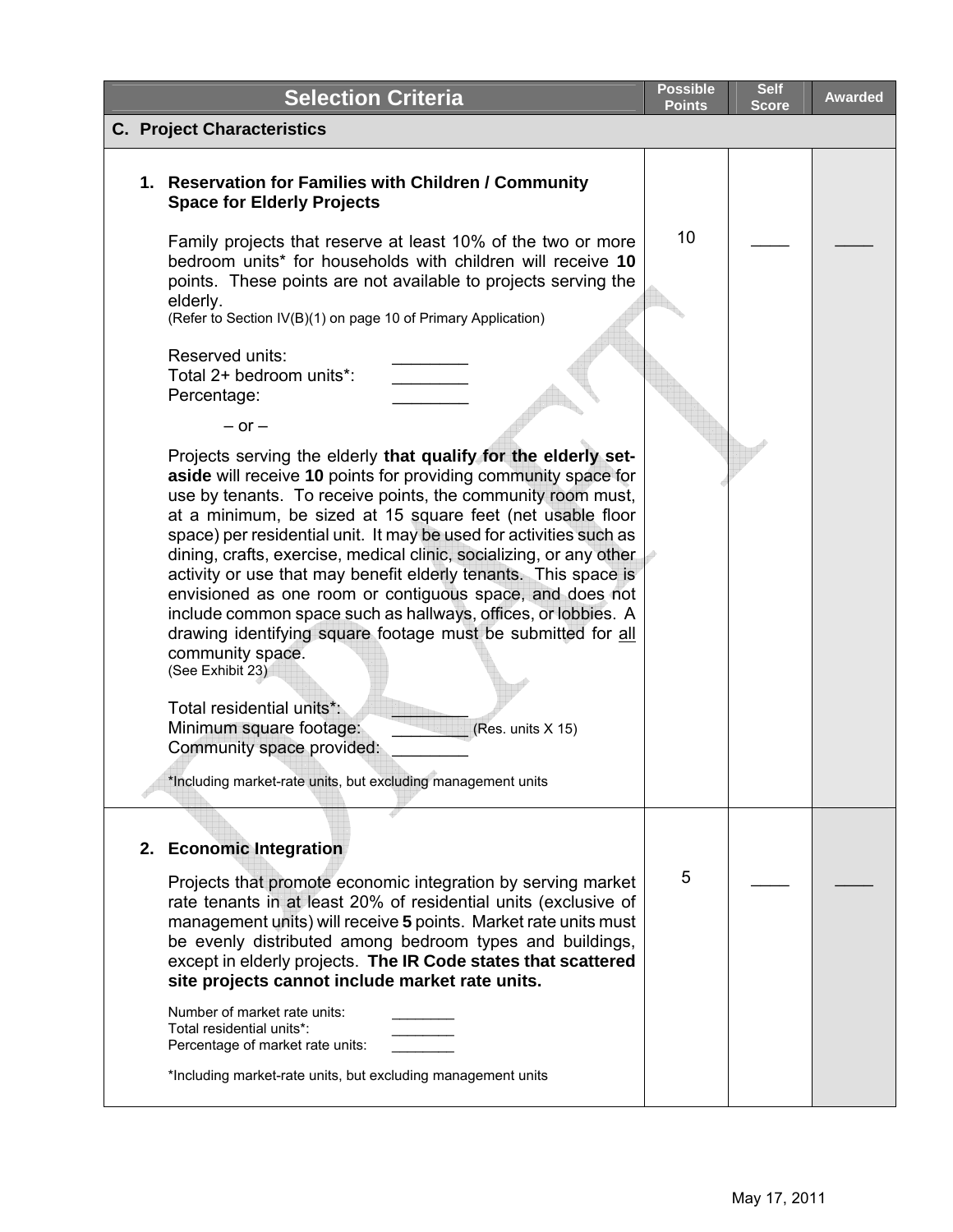| <b>Selection Criteria</b>                                                                                                                                                                                                                                                                                                                                                                                                                                                                                                                                                                                                                                                                                                                                                                                                                                                                                                                                                                                                                                                                                                                                                                                                                                                                                                                                                                                                                                                                                                                                                                                                                                                                                                                                                                                                                                                                                                                                                                                                             | <b>Possible</b><br><b>Points</b> | <b>Self</b><br><b>Score</b> | <b>Awarded</b> |
|---------------------------------------------------------------------------------------------------------------------------------------------------------------------------------------------------------------------------------------------------------------------------------------------------------------------------------------------------------------------------------------------------------------------------------------------------------------------------------------------------------------------------------------------------------------------------------------------------------------------------------------------------------------------------------------------------------------------------------------------------------------------------------------------------------------------------------------------------------------------------------------------------------------------------------------------------------------------------------------------------------------------------------------------------------------------------------------------------------------------------------------------------------------------------------------------------------------------------------------------------------------------------------------------------------------------------------------------------------------------------------------------------------------------------------------------------------------------------------------------------------------------------------------------------------------------------------------------------------------------------------------------------------------------------------------------------------------------------------------------------------------------------------------------------------------------------------------------------------------------------------------------------------------------------------------------------------------------------------------------------------------------------------------|----------------------------------|-----------------------------|----------------|
| 3. Low Income Targeting                                                                                                                                                                                                                                                                                                                                                                                                                                                                                                                                                                                                                                                                                                                                                                                                                                                                                                                                                                                                                                                                                                                                                                                                                                                                                                                                                                                                                                                                                                                                                                                                                                                                                                                                                                                                                                                                                                                                                                                                               |                                  |                             |                |
| Projects that commit to restricting units to low-income tenants<br>will receive points for depth and breadth of targeting. Points<br>deliberately encourage use of Project Based Rental Assistance<br>(PBRA). The lower rent targeting must be evenly distributed<br>among bedroom types. Also, the market rate units must be<br>evenly distributed among bedroom types and buildings, except<br>for elderly projects.<br>When assembling the low income targeting portion of the<br>application, applicants should be aware of the following:<br>No points will be awarded for the 10% required Permanent<br>Supportive Housing units<br>No more than 10% of a project's total units may be targeted<br>to units that are less than or equal to 30% AMI without<br><b>PBRA</b><br>No more than 50% of a project's total units may be targeted<br>and counted toward total points without PBRA<br>PBRA does not include PSH-designated units that are<br>anticipated to receive newly allocated Project Based<br><b>Vouchers from MSHDA</b><br>Projects using an owner established sinking fund for rental<br>assistance (e.g. rental subsidy reserve) will not be eligible to<br>receive points under the project-based rental assistance<br>portion of the scoring<br>Points will be awarded using the Low Income Targeting Point<br>Calculation Form ("Targeting Form"). The total points achieved<br>on the Targeting Form should be transferred to this section and<br>entered on the line above. The Targeting Form can be found in<br>the Combined Application on MSHDA's website or by clicking<br>on the link below:<br><b>Low Income Targeting Spreadsheet</b><br>Note: To receive points for units with project-based subsidy,<br>applicants must submit evidence of project-based rent subsidy<br>and commit to renewing the subsidy through the end of the<br>extended use period. Due to federal regulatory restrictions,<br>project-based vouchers allocated by MSHDA do not qualify<br>for points under this section. | 30                               |                             |                |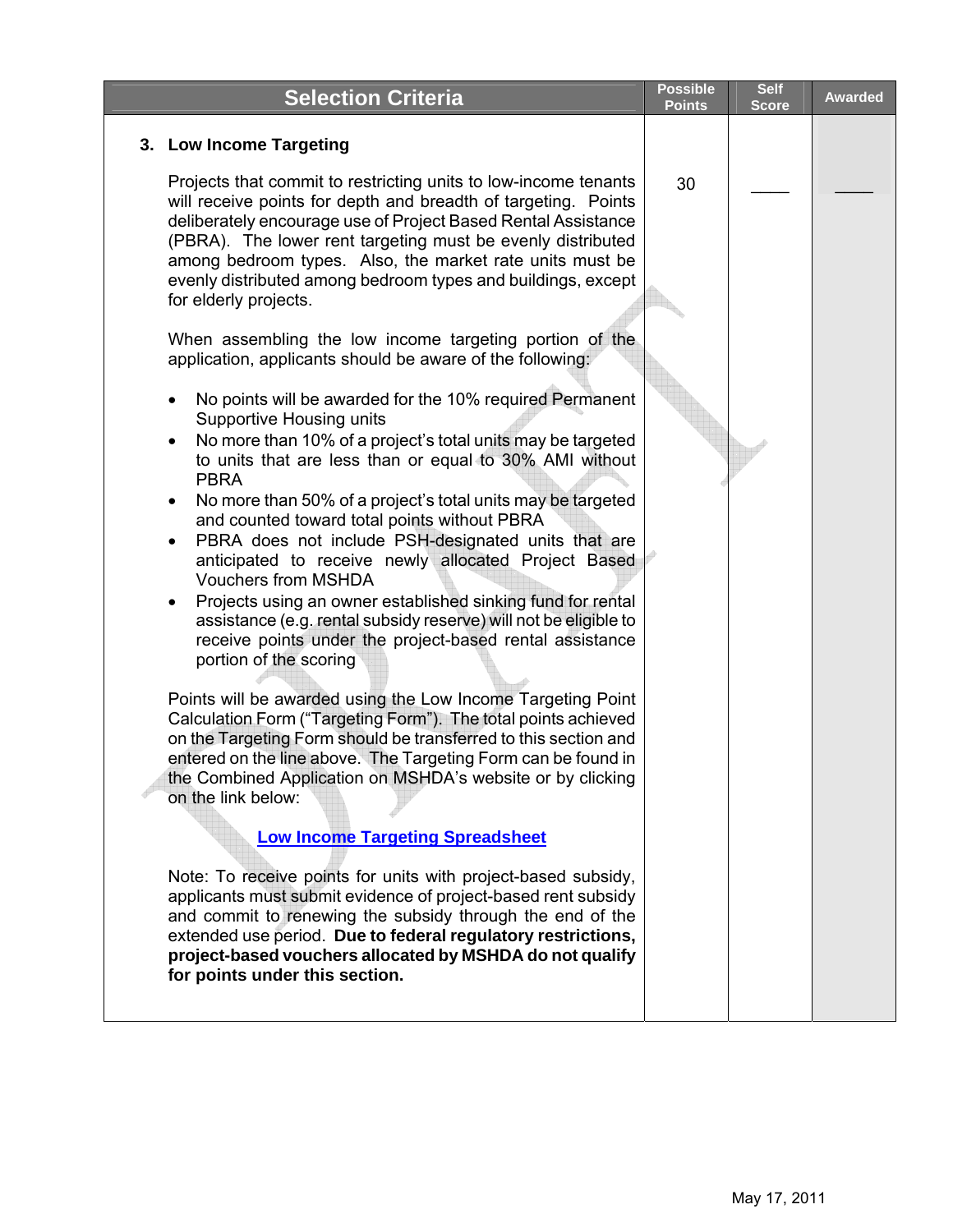| <b>Selection Criteria</b>                                                                                                                                                                                                                                                                                                                                                                                                                                                                                                                                                                                                                                                                                                                                                                                                                | <b>Possible</b><br><b>Points</b> | <b>Self</b><br><b>Score</b> | <b>Awarded</b> |
|------------------------------------------------------------------------------------------------------------------------------------------------------------------------------------------------------------------------------------------------------------------------------------------------------------------------------------------------------------------------------------------------------------------------------------------------------------------------------------------------------------------------------------------------------------------------------------------------------------------------------------------------------------------------------------------------------------------------------------------------------------------------------------------------------------------------------------------|----------------------------------|-----------------------------|----------------|
| 4. Affordability Commitment                                                                                                                                                                                                                                                                                                                                                                                                                                                                                                                                                                                                                                                                                                                                                                                                              |                                  |                             |                |
| Projects that agree to commit to an extended use period longer<br>than 15 years (i.e., beyond the minimum total commitment of 15<br>years compliance plus 15 years extended use = 30 years) will<br>receive 0.34 points for each additional year, up to a maximum<br>of 5 points. Fractional points will be rounded down. Thus, a<br>project committing to a total affordability period of 45 years<br>would earn the maximum 5 points.                                                                                                                                                                                                                                                                                                                                                                                                  | 5                                |                             |                |
| Projects are only eligible for these points if a MSHDA-approved<br>and legally binding deed, land trust or regulatory agreement<br>containing and evidencing appropriate restrictions will be<br>recorded in the county land records upon execution.                                                                                                                                                                                                                                                                                                                                                                                                                                                                                                                                                                                     |                                  |                             |                |
| 5. Lease/Purchase Option                                                                                                                                                                                                                                                                                                                                                                                                                                                                                                                                                                                                                                                                                                                                                                                                                 |                                  |                             |                |
| Projects that agree to offer for sale 100 percent of the housing<br>tax credit units to tenants in such units at the end of the initial<br>15-year compliance period will receive 3 points. To qualify for<br>the points, the owner must provide a detailed tenant ownership<br>plan that complies with the Internal Revenue Code and is<br>acceptable to the Authority. The plan must describe the terms<br>of the right of first refusal given to the tenants, including the<br>means of exercising the right of first refusal, the determination<br>of the sale price for each unit and any continuing use or deed<br>restrictions that will be imposed on the units by the seller<br>following any such transfer.<br>(Refer to Section II(B)(1) on page 1 of Primary Application)<br>(See Tab W, LIHTC Policy #5 for qualifications) | 3                                |                             |                |
| <b>Michigan Products</b><br>6.<br>Projects that can demonstrate the use of products and goods<br>that are manufactured by Michigan-based corporations and that<br>are incorporated into the proposed development will receive 3<br>points. (Submit certification from architect as Exhibit 26; See Tab HH)                                                                                                                                                                                                                                                                                                                                                                                                                                                                                                                               | 3                                |                             |                |
| 7. Historic Rehabilitation Projects<br>Projects that are completing a rehabilitation of an existing<br>certified historic property listed on the National or State Historic<br>Register.                                                                                                                                                                                                                                                                                                                                                                                                                                                                                                                                                                                                                                                 | 5                                |                             |                |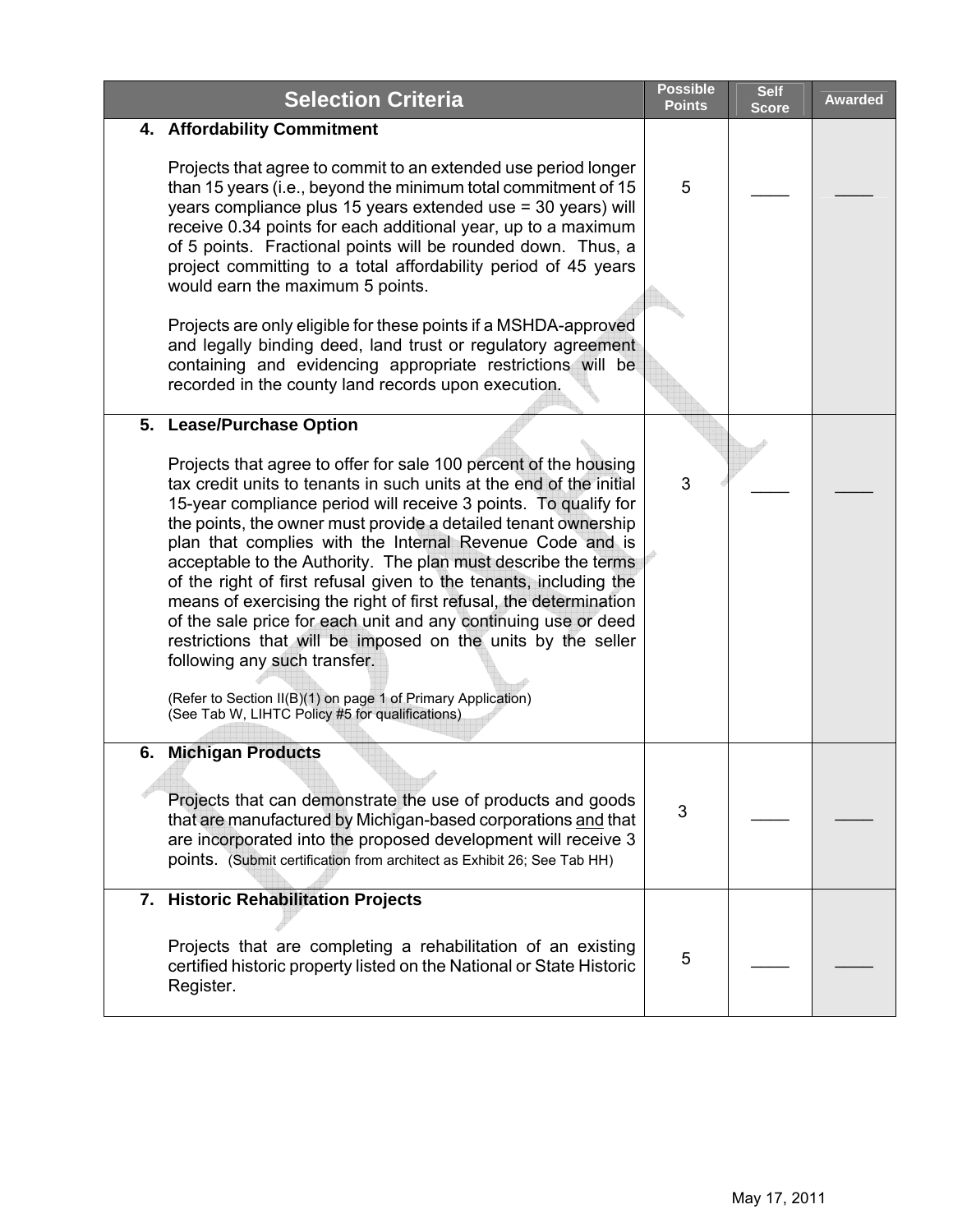| <b>Selection Criteria</b>                                                                                                                                                                                                             | <b>Possible</b><br><b>Points</b> | <b>Self</b><br><b>Score</b> | <b>Awarded</b> |
|---------------------------------------------------------------------------------------------------------------------------------------------------------------------------------------------------------------------------------------|----------------------------------|-----------------------------|----------------|
| 8. Visitable Units<br>Projects that incorporate "visitability" design features into all<br>units with first floor living space or access to units by elevator<br>will receive points. The following design items are required:        | 5                                |                             |                |
| No step entry<br>Barrier free parking – with ramps as needed.<br>Barrier free entry door<br>Barrier free 1/2 bath on first floor<br>Electrical switches at reachable heights<br>Assessable route through the first floor living space |                                  |                             |                |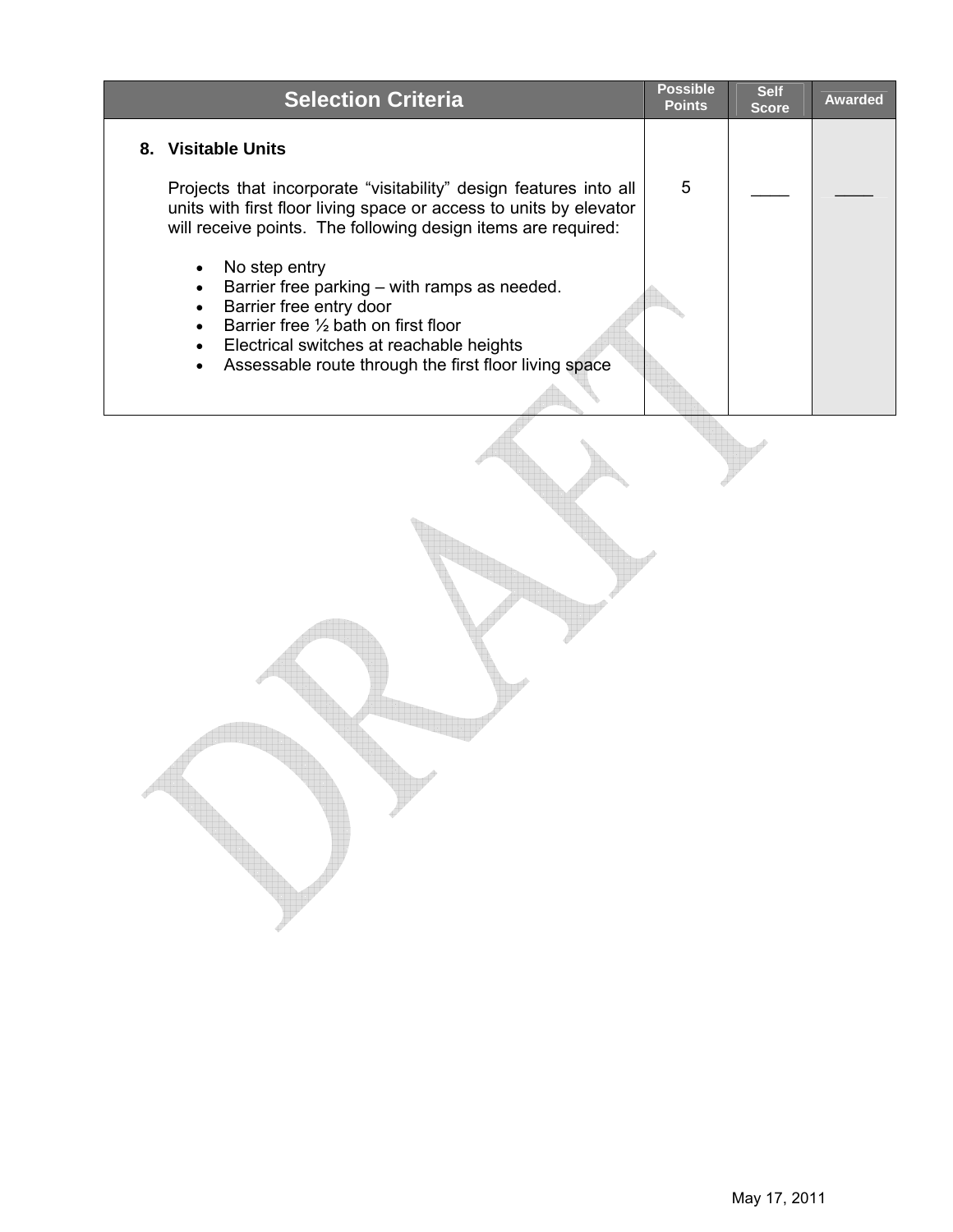|                                                                                                                                                                                                                                                                                                                                                                                                                                                                                                                                                                                                                                                                                                                                                                                                                                                                                                                                                                                                                                                                                                                                                                                                                                                                                                                                                                                                                                                                                                                                                                     | <b>Selection Criteria</b>                                                                                                                                                                                                             |                         |                                       | Possible<br><b>Points</b> | <b>Self</b><br>Score | <b>Awarded</b> |
|---------------------------------------------------------------------------------------------------------------------------------------------------------------------------------------------------------------------------------------------------------------------------------------------------------------------------------------------------------------------------------------------------------------------------------------------------------------------------------------------------------------------------------------------------------------------------------------------------------------------------------------------------------------------------------------------------------------------------------------------------------------------------------------------------------------------------------------------------------------------------------------------------------------------------------------------------------------------------------------------------------------------------------------------------------------------------------------------------------------------------------------------------------------------------------------------------------------------------------------------------------------------------------------------------------------------------------------------------------------------------------------------------------------------------------------------------------------------------------------------------------------------------------------------------------------------|---------------------------------------------------------------------------------------------------------------------------------------------------------------------------------------------------------------------------------------|-------------------------|---------------------------------------|---------------------------|----------------------|----------------|
|                                                                                                                                                                                                                                                                                                                                                                                                                                                                                                                                                                                                                                                                                                                                                                                                                                                                                                                                                                                                                                                                                                                                                                                                                                                                                                                                                                                                                                                                                                                                                                     | <b>D. Development Team Characteristics</b>                                                                                                                                                                                            |                         |                                       |                           |                      |                |
|                                                                                                                                                                                                                                                                                                                                                                                                                                                                                                                                                                                                                                                                                                                                                                                                                                                                                                                                                                                                                                                                                                                                                                                                                                                                                                                                                                                                                                                                                                                                                                     | 1. Previous Experience of General Partner/LLC                                                                                                                                                                                         |                         |                                       |                           |                      |                |
| Previous <b>successful</b> participation by a general partner or<br>member of a limited liability company in the proposed<br>development utilizing the LIHTC or other programs producing<br>low-income housing will receive the following points. Points are<br>based on years placed in service. Applicants should note that<br>any projects that have materially defaulted on any obligations<br>(including but not limited to project foreclosure, filing a<br>bankruptcy petition, or providing a deed in lieu of foreclosure) or<br>have any uncorrected 8823s that have been outstanding for<br>longer than 6 months cannot be counted towards these points.<br>To calculate the total number of points in the chart below, use<br>the following steps: 1) Determine the total number of points<br>achieved under the "Total Properties" column; 2) Determine the<br>total number of points achieved under the "Property in<br>Michigan" column; and 3) Add these two scores together to get<br>the total points (maximum of 20) for the previous experience of<br>the general partner or managing member. For example, a GP<br>has 18 total properties of which 9 are in Michigan. Score = 17<br>(14 points for 18 total properties, plus 3 points for 9 properties in<br>Michigan).<br>(Applicants must complete form on page 25 of primary application outlining<br>previous experience in order to receive points under this section. Failure to<br>accurately complete this form will result in the loss of these points. Submit<br>form as Exhibit 11a) |                                                                                                                                                                                                                                       |                         |                                       | 20                        |                      |                |
|                                                                                                                                                                                                                                                                                                                                                                                                                                                                                                                                                                                                                                                                                                                                                                                                                                                                                                                                                                                                                                                                                                                                                                                                                                                                                                                                                                                                                                                                                                                                                                     | <b>Project Size, Placed in Service Yrs</b>                                                                                                                                                                                            | <b>Total Properties</b> | <b>Property in</b><br><b>Michigan</b> |                           |                      |                |
| 1-3 Projects                                                                                                                                                                                                                                                                                                                                                                                                                                                                                                                                                                                                                                                                                                                                                                                                                                                                                                                                                                                                                                                                                                                                                                                                                                                                                                                                                                                                                                                                                                                                                        | $\geq 6$ units, $\geq 3$ years                                                                                                                                                                                                        | 4 Points                | 1 Point                               |                           |                      |                |
| 4-7 Projects                                                                                                                                                                                                                                                                                                                                                                                                                                                                                                                                                                                                                                                                                                                                                                                                                                                                                                                                                                                                                                                                                                                                                                                                                                                                                                                                                                                                                                                                                                                                                        | $\geq 6$ units, $\geq 3$ years                                                                                                                                                                                                        | <b>7 Points</b>         | 2 Points                              |                           |                      |                |
| 8-11 Projects                                                                                                                                                                                                                                                                                                                                                                                                                                                                                                                                                                                                                                                                                                                                                                                                                                                                                                                                                                                                                                                                                                                                                                                                                                                                                                                                                                                                                                                                                                                                                       | $\geq 6$ units, $\geq 3$ years                                                                                                                                                                                                        | 10 Points               | 3 Points                              |                           |                      |                |
| 12-15 Projects                                                                                                                                                                                                                                                                                                                                                                                                                                                                                                                                                                                                                                                                                                                                                                                                                                                                                                                                                                                                                                                                                                                                                                                                                                                                                                                                                                                                                                                                                                                                                      | $\geq 6$ units, $\geq 3$ years                                                                                                                                                                                                        | <b>12 Points</b>        | 4 Points                              |                           |                      |                |
| 16-19 Projects                                                                                                                                                                                                                                                                                                                                                                                                                                                                                                                                                                                                                                                                                                                                                                                                                                                                                                                                                                                                                                                                                                                                                                                                                                                                                                                                                                                                                                                                                                                                                      | $\geq 6$ units, $\geq 3$ years                                                                                                                                                                                                        | <b>14 Points</b>        | 5 Points                              |                           |                      |                |
| 20+ Projects                                                                                                                                                                                                                                                                                                                                                                                                                                                                                                                                                                                                                                                                                                                                                                                                                                                                                                                                                                                                                                                                                                                                                                                                                                                                                                                                                                                                                                                                                                                                                        | $\geq 6$ units, $\geq 3$ years                                                                                                                                                                                                        | <b>15 Points</b>        | <b>6 Points</b>                       |                           |                      |                |
| for these points.                                                                                                                                                                                                                                                                                                                                                                                                                                                                                                                                                                                                                                                                                                                                                                                                                                                                                                                                                                                                                                                                                                                                                                                                                                                                                                                                                                                                                                                                                                                                                   | Michigan-based business entity (organized or<br>incorporated in Michigan and actively doing<br>business in Michigan for at least 1 year from<br>application date). Individuals are not eligible<br>Applicants must submit Articles of |                         |                                       | 3                         |                      |                |
| points.                                                                                                                                                                                                                                                                                                                                                                                                                                                                                                                                                                                                                                                                                                                                                                                                                                                                                                                                                                                                                                                                                                                                                                                                                                                                                                                                                                                                                                                                                                                                                             | Organization and a current Certificate of<br>Good Standing in order to be eligible for                                                                                                                                                |                         |                                       |                           |                      |                |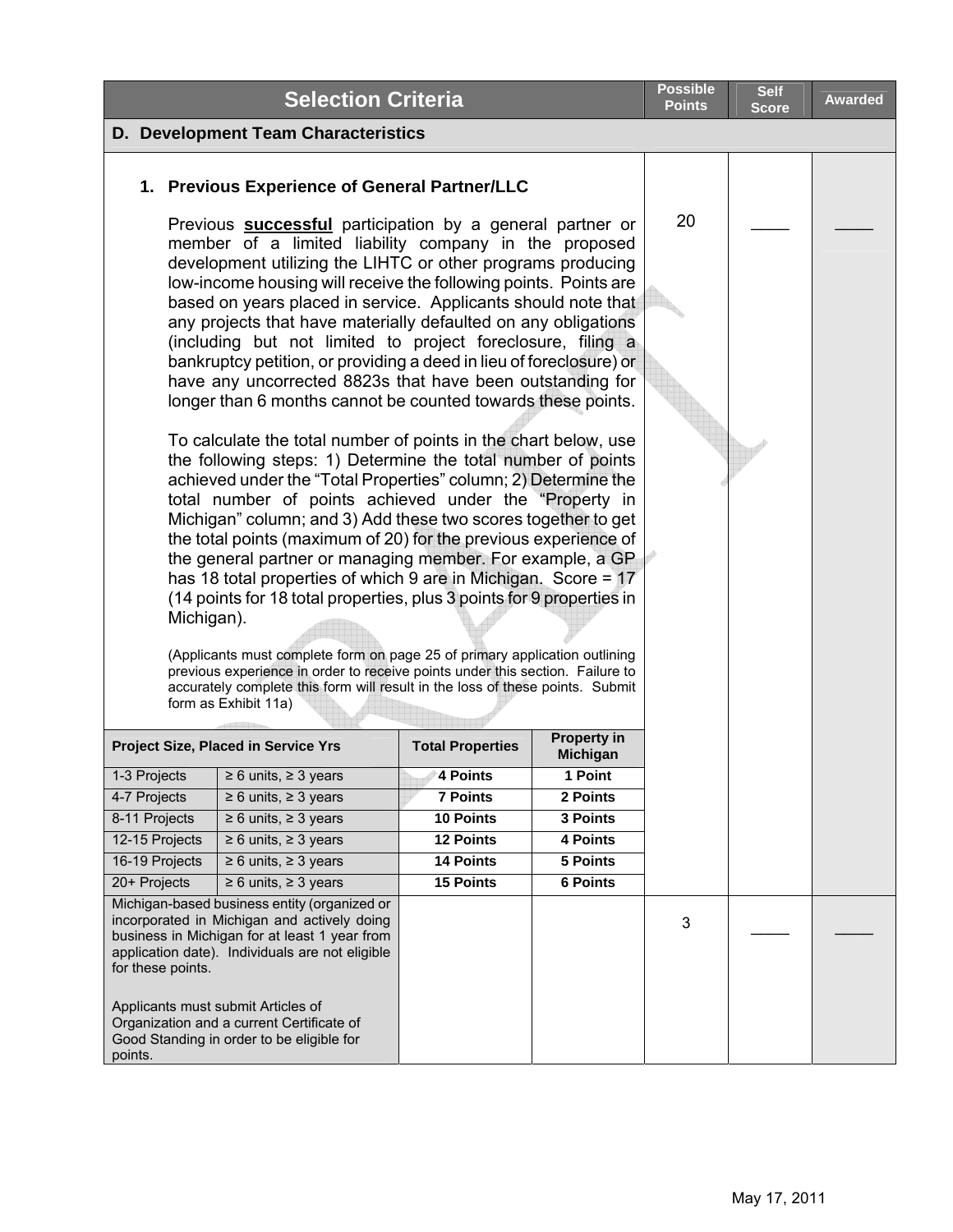| <b>Selection Criteria</b>                                                                                                                                                                                                                                                                                                                                                                                                                                           | <b>Possible</b><br><b>Points</b> | <b>Self</b><br><b>Score</b> | <b>Awarded</b> |
|---------------------------------------------------------------------------------------------------------------------------------------------------------------------------------------------------------------------------------------------------------------------------------------------------------------------------------------------------------------------------------------------------------------------------------------------------------------------|----------------------------------|-----------------------------|----------------|
| 2. Employing Michigan-Based Companies                                                                                                                                                                                                                                                                                                                                                                                                                               |                                  |                             |                |
| Applicants that agree to employ Michigan-based companies<br>(builders, accountants, attorneys, architects, etc) to assist in the<br>development process will receive up to 3 points as identified<br>below. NOTE: Since general partners/managing members<br>are eligible for MI-Based Business points in D.1. above and<br>management agents are eligible for MI-Based Business<br>points in Section D.3. below they will not count for points in<br>this section. | 3                                |                             |                |
| 1 MI-Based Company = 1 point<br>1.<br>2.<br>2 MI-Based Companies = 2 points<br>3 <sub>1</sub><br>3 MI-Based Companies = 3 points                                                                                                                                                                                                                                                                                                                                    |                                  |                             |                |
| Applicants must submit Articles of Organization and a current Certificate of<br>Good Standing in order to be eligible for points.                                                                                                                                                                                                                                                                                                                                   |                                  |                             |                |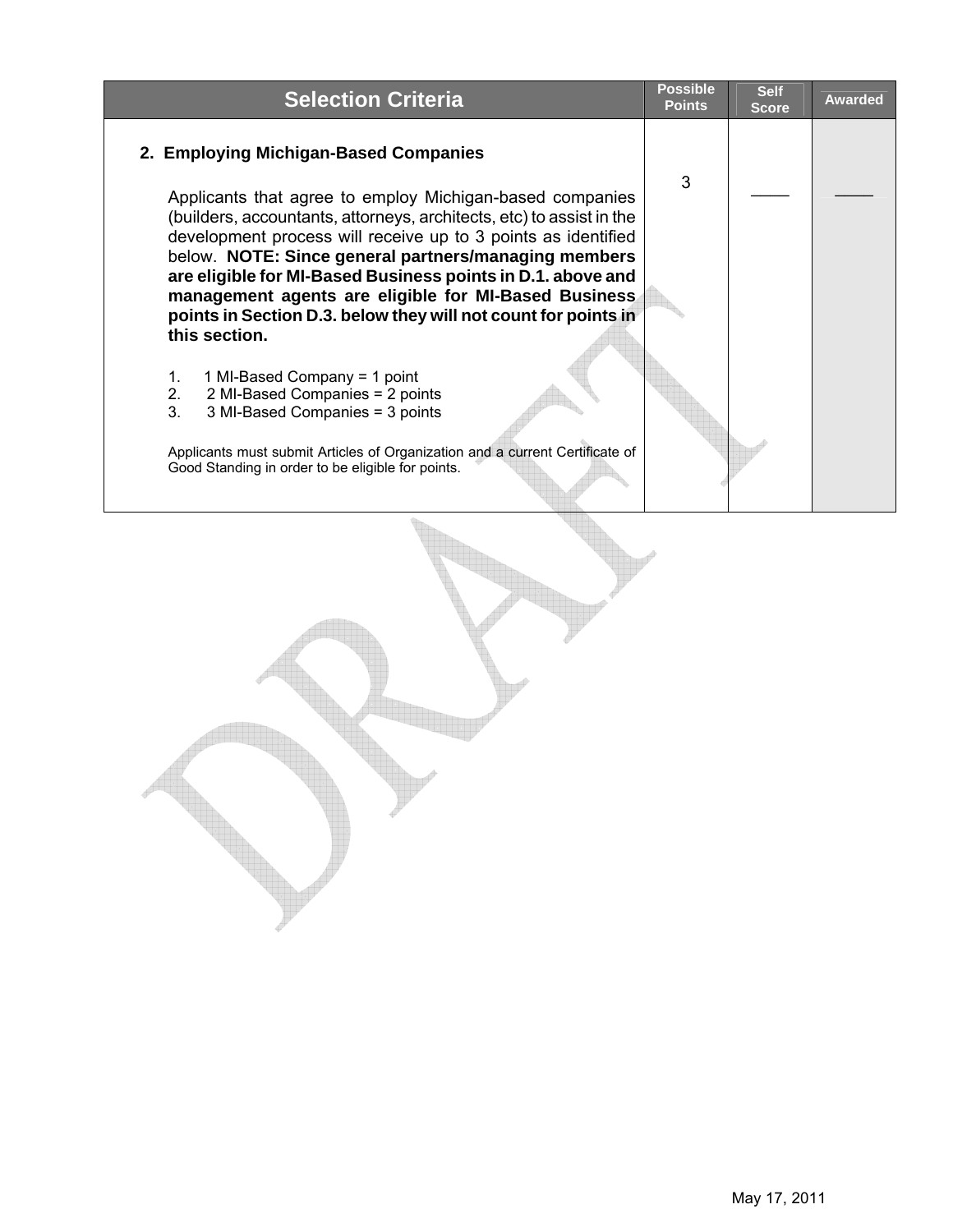|                                    | <b>Selection Criteria</b>                                                                                                                                                                                                                                                                                                                                                                                                                                                                                                                                                                                                                                                                                                                                                                                                                                                                                              |                         |                                       | <b>Possible</b><br><b>Points</b> | <b>Self</b><br><b>Score</b> | <b>Awarded</b> |
|------------------------------------|------------------------------------------------------------------------------------------------------------------------------------------------------------------------------------------------------------------------------------------------------------------------------------------------------------------------------------------------------------------------------------------------------------------------------------------------------------------------------------------------------------------------------------------------------------------------------------------------------------------------------------------------------------------------------------------------------------------------------------------------------------------------------------------------------------------------------------------------------------------------------------------------------------------------|-------------------------|---------------------------------------|----------------------------------|-----------------------------|----------------|
|                                    | 3. Previous Experience of Management Agent                                                                                                                                                                                                                                                                                                                                                                                                                                                                                                                                                                                                                                                                                                                                                                                                                                                                             |                         |                                       |                                  |                             |                |
|                                    | Previous <b>successful</b> participation by a management agent in<br>managing low-income housing tax credit projects, with at least<br>three years of experience. Points will be awarded only if the<br>date in which management began such project(s) is included in<br>the application, and will be based on years managed.<br>Applicants should note that any projects that have uncorrected<br>8823s that have been outstanding for longer than 6 months                                                                                                                                                                                                                                                                                                                                                                                                                                                           |                         |                                       | 20                               |                             |                |
| form as Exhibit 11b)               | cannot be counted towards these points.<br>To calculate the total number of points in the chart below, use<br>the following steps: 1) Determine the total number of points<br>achieved under the "Total Properties" column; 2) Determine the<br>total number of points achieved under the "Property in<br>Michigan" column; and 3) Add these two scores together to get<br>the total points (maximum of 20) for the previous experience of<br>the management agent. For example, a management agent<br>manages 40 total properties, of which 25 are in Michigan.<br>Score = $20$ (15 points for 40 total properties, plus 5 points for<br>the 25 Michigan properties).<br>(Applicants must complete form on page 26 of primary application outlining<br>previous experience in order to receive points under this section. Failure to<br>accurately complete this form will result in the loss of these points. Submit |                         |                                       |                                  |                             |                |
| <b>Project Size, Years Managed</b> |                                                                                                                                                                                                                                                                                                                                                                                                                                                                                                                                                                                                                                                                                                                                                                                                                                                                                                                        | <b>Total Properties</b> | <b>Property in</b><br><b>Michigan</b> |                                  |                             |                |
| 1-5 Projects                       | $\geq 6$ units, $\geq 3$ years                                                                                                                                                                                                                                                                                                                                                                                                                                                                                                                                                                                                                                                                                                                                                                                                                                                                                         | 4 Points                | 1 Point                               |                                  |                             |                |
| 6-11 Projects                      | $\geq 6$ units, $\geq 3$ years                                                                                                                                                                                                                                                                                                                                                                                                                                                                                                                                                                                                                                                                                                                                                                                                                                                                                         | <b>7 Points</b>         | 2 Points                              |                                  |                             |                |
| 12-17 Projects                     | $\geq 6$ units, $\geq 3$ years                                                                                                                                                                                                                                                                                                                                                                                                                                                                                                                                                                                                                                                                                                                                                                                                                                                                                         | 10 Points               | 3 Points                              |                                  |                             |                |
| 18-23 Projects                     | $\geq 6$ units, $\geq 3$ years                                                                                                                                                                                                                                                                                                                                                                                                                                                                                                                                                                                                                                                                                                                                                                                                                                                                                         | 12 Points               | 4 Points                              |                                  |                             |                |
| 24-29 Projects                     | $\geq 6$ units, $\geq 3$ years                                                                                                                                                                                                                                                                                                                                                                                                                                                                                                                                                                                                                                                                                                                                                                                                                                                                                         | <b>14 Points</b>        | 5 Points                              |                                  |                             |                |
| 30+ Projects                       | $\geq 6$ units, $\geq 3$ years                                                                                                                                                                                                                                                                                                                                                                                                                                                                                                                                                                                                                                                                                                                                                                                                                                                                                         | <b>15 Points</b>        | <b>6 Points</b>                       |                                  |                             |                |
| for these points.<br>points.       | Michigan-based business entity (organized or<br>incorporated in Michigan and actively doing<br>business in Michigan for at least 1 year from<br>application date). Individuals are not eligible<br>Applicants must submit Articles of<br>Organization and a current Certificate of<br>Good Standing in order to be eligible for                                                                                                                                                                                                                                                                                                                                                                                                                                                                                                                                                                                        |                         |                                       | 3                                |                             |                |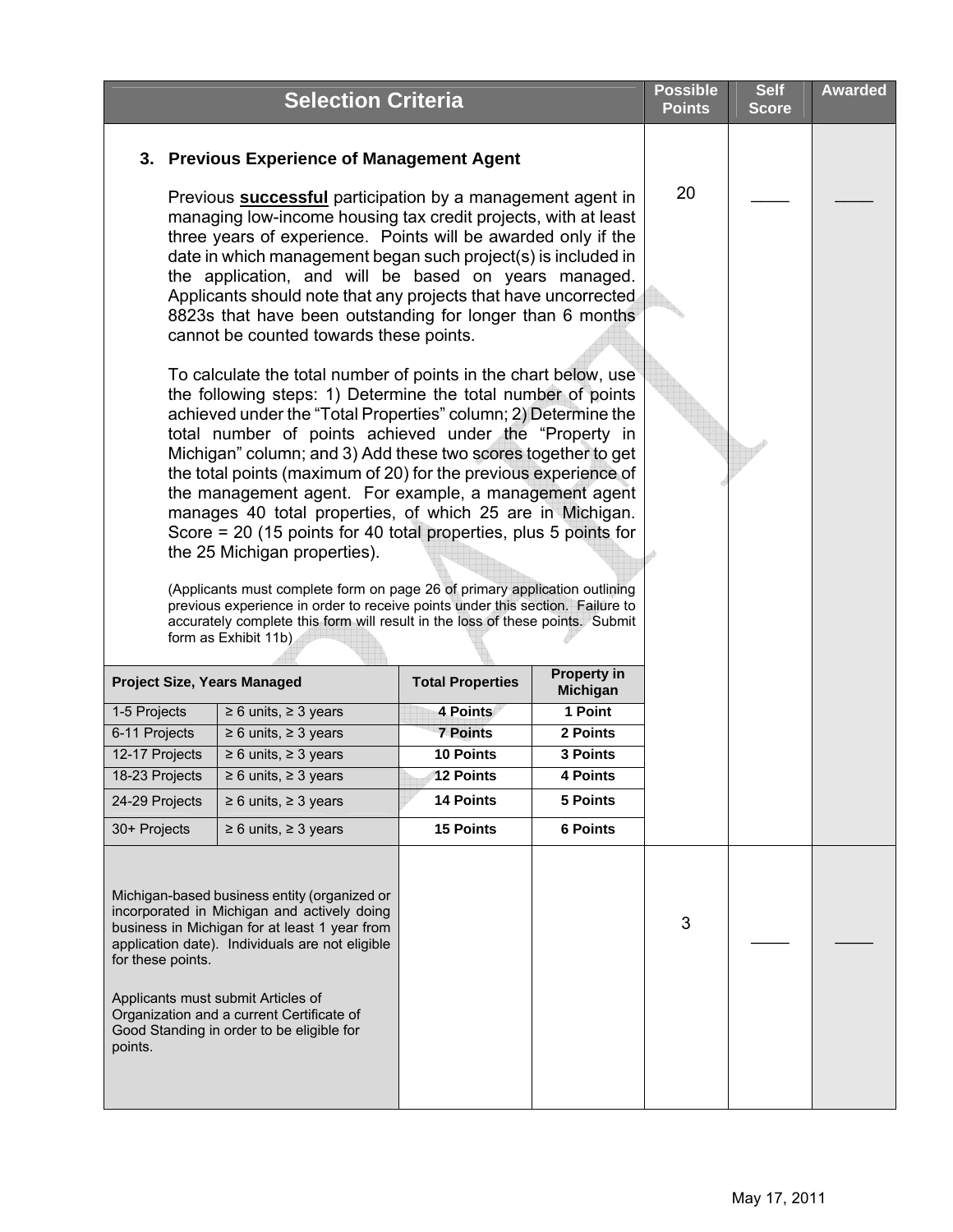| <b>Selection Criteria</b>                                                                                                                                                                                                                                                                                                                                                                                                                                                                                                                                                                                                                                                                                                                                                                                                                                                                                                                                                                                                                                                                                                                                                                                                                                                                                                                                                                                                                                                                                                                                                                                                                                                                                                                                                                                                                                                                                                                                                                                                                                                                                                                                                                                                                                                                                                                                                                            | <b>Possible</b><br><b>Points</b> | <b>Self</b><br><b>Score</b> | <b>Awarded</b> |
|------------------------------------------------------------------------------------------------------------------------------------------------------------------------------------------------------------------------------------------------------------------------------------------------------------------------------------------------------------------------------------------------------------------------------------------------------------------------------------------------------------------------------------------------------------------------------------------------------------------------------------------------------------------------------------------------------------------------------------------------------------------------------------------------------------------------------------------------------------------------------------------------------------------------------------------------------------------------------------------------------------------------------------------------------------------------------------------------------------------------------------------------------------------------------------------------------------------------------------------------------------------------------------------------------------------------------------------------------------------------------------------------------------------------------------------------------------------------------------------------------------------------------------------------------------------------------------------------------------------------------------------------------------------------------------------------------------------------------------------------------------------------------------------------------------------------------------------------------------------------------------------------------------------------------------------------------------------------------------------------------------------------------------------------------------------------------------------------------------------------------------------------------------------------------------------------------------------------------------------------------------------------------------------------------------------------------------------------------------------------------------------------------|----------------------------------|-----------------------------|----------------|
| 4. Poor Previous Participation of Applicant                                                                                                                                                                                                                                                                                                                                                                                                                                                                                                                                                                                                                                                                                                                                                                                                                                                                                                                                                                                                                                                                                                                                                                                                                                                                                                                                                                                                                                                                                                                                                                                                                                                                                                                                                                                                                                                                                                                                                                                                                                                                                                                                                                                                                                                                                                                                                          |                                  |                             |                |
| Poor previous participation on the part of the Applicant, or any<br>related party will be penalized in the form of negative points.<br>This includes, but is not limited to, failure to utilize a<br>Commitment or Allocation of credit, failure to meet requirements<br>necessary to obtain a Carryover Allocation after notification has<br>been provided to the Authority that the requirements would be<br>met, inability to complete a previous project within three years<br>of first submission, regulatory or mortgage defaults, foreclosure<br>or granting of a deed in lieu of foreclosure, failure to submit<br>Annual LIHTC Owner's Certifications or any other compliance<br>monitoring documentation in a timely manner (including but not<br>limited to owner responses to file audits and/or physical<br>inspections), removal under the Limited Partnership Agreement<br>or Operating Agreement for a housing development, current<br>outstanding HUD 2530 violations, current outstanding program<br>compliance violations for LIHTC (Uncorrected 8823), RHS,<br>HOME, or other federally funded rental properties or serious<br>and repeated violation of program requirements as determined<br>by the Authority.<br>Applicants are strongly encouraged to check with<br><b>MSHDA's Asset Management and LIHTC Compliance unit</b><br>well in advance of the funding round deadline if they (or<br>other members of the development team) would like to<br>know if they have any outstanding issues (as listed above)<br>which could lead to a potential negative point assessment<br>in a LIHTC funding round. If choosing to utilize this option,<br>development team members should contact MSHDA to<br>confirm whether they have any outstanding issues at least<br>1 month prior to the funding round deadline to ensure that<br>(1) MSHDA has sufficient time to review past records and<br>(2) so development team members have time to correct<br>outstanding issues prior to the submittal of a LIHTC<br>application.<br>If these points are assessed, points for successful previous<br>experience in Section D.1. will not be given. Negative points<br>will be imposed on Applicants for three years following the<br>instance of poor participation. Entities voluntarily returning an<br>allocation of LIHTC will not be subject to the receipt of these<br>points. | $-20$                            |                             |                |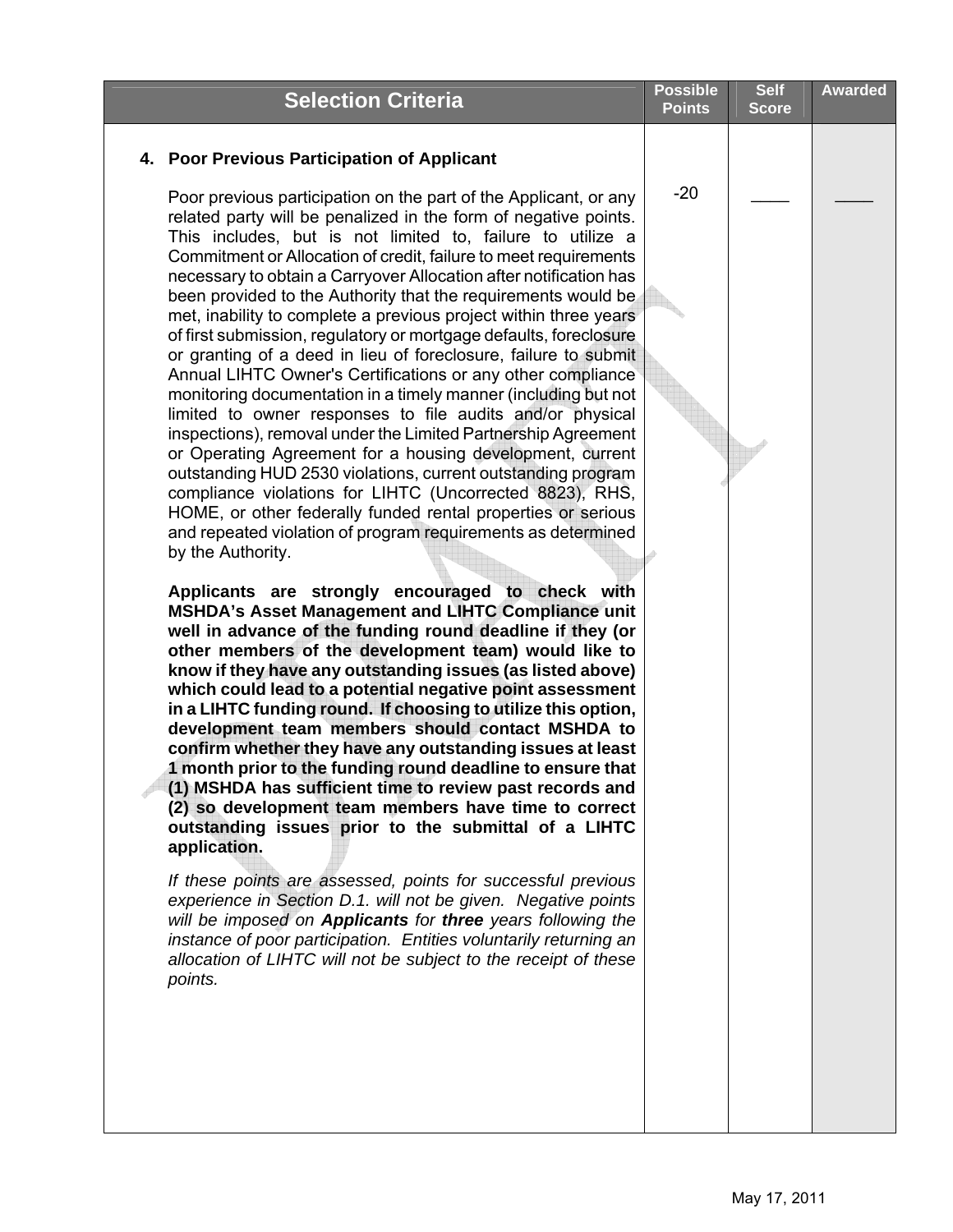| <b>Selection Criteria</b>                                                                                                                                                                                                                                                                                                                                                                                                                                                                                                                                                                                                                                                                                                                                                                                                                                                                                                                                                                                                                                                                                                                                                                                                                                                                                                                                                                                                                                                                                                                                                                                                                                                                                                                                            | <b>Possible</b><br><b>Points</b> | <b>Self</b><br><b>Score</b> | <b>Awarded</b> |
|----------------------------------------------------------------------------------------------------------------------------------------------------------------------------------------------------------------------------------------------------------------------------------------------------------------------------------------------------------------------------------------------------------------------------------------------------------------------------------------------------------------------------------------------------------------------------------------------------------------------------------------------------------------------------------------------------------------------------------------------------------------------------------------------------------------------------------------------------------------------------------------------------------------------------------------------------------------------------------------------------------------------------------------------------------------------------------------------------------------------------------------------------------------------------------------------------------------------------------------------------------------------------------------------------------------------------------------------------------------------------------------------------------------------------------------------------------------------------------------------------------------------------------------------------------------------------------------------------------------------------------------------------------------------------------------------------------------------------------------------------------------------|----------------------------------|-----------------------------|----------------|
| 5. Poor Previous Participation of Management Agent                                                                                                                                                                                                                                                                                                                                                                                                                                                                                                                                                                                                                                                                                                                                                                                                                                                                                                                                                                                                                                                                                                                                                                                                                                                                                                                                                                                                                                                                                                                                                                                                                                                                                                                   |                                  |                             |                |
| Poor previous participation on the part of the management<br>agent will be penalized in the form of negative points. This may<br>include, but is not limited to, failure to submit correct information<br>in a timely manner on monitoring reports (Annual LIHTC<br>Owner's Certifications, responses to file audits and/or physical<br>inspections, etc.), failure to verify and/or calculate tenant<br>income and rents in accordance with federal regulations,<br>current outstanding HUD 2530 violations, current outstanding<br>program compliance violations for LIHTC (Uncorrected 8823),<br>RHS, HOME, or other federally funded rental properties, or<br>serious and repeated violation of program requirements as<br>determined by the Authority.<br>Applicants are strongly encouraged to check with<br><b>MSHDA's Asset Management and LIHTC Compliance unit</b><br>well in advance of the funding round deadline if they (or<br>other members of the development team) would like to<br>know if they have any outstanding issues (as listed above)<br>which could lead to a potential negative point assessment<br>in a LIHTC funding round. If choosing to utilize this option,<br>development team members should contact MSHDA to<br>confirm whether they have any outstanding issues at least<br>1 month prior to the funding round deadline to ensure that<br>(1) MSHDA has sufficient time to review past records and<br>(2) so development team members have time to correct<br>outstanding issues prior to the submittal of a LIHTC<br>application.<br>If these points are assessed, points for successful previous<br>experience in Section D.2. will not be given. Negative points<br>will be imposed on the management agent for three years | $-20$                            |                             |                |
| following the instance of poor participation.                                                                                                                                                                                                                                                                                                                                                                                                                                                                                                                                                                                                                                                                                                                                                                                                                                                                                                                                                                                                                                                                                                                                                                                                                                                                                                                                                                                                                                                                                                                                                                                                                                                                                                                        |                                  |                             |                |

 $\mathbf{r}$ 

 $\blacktriangledown$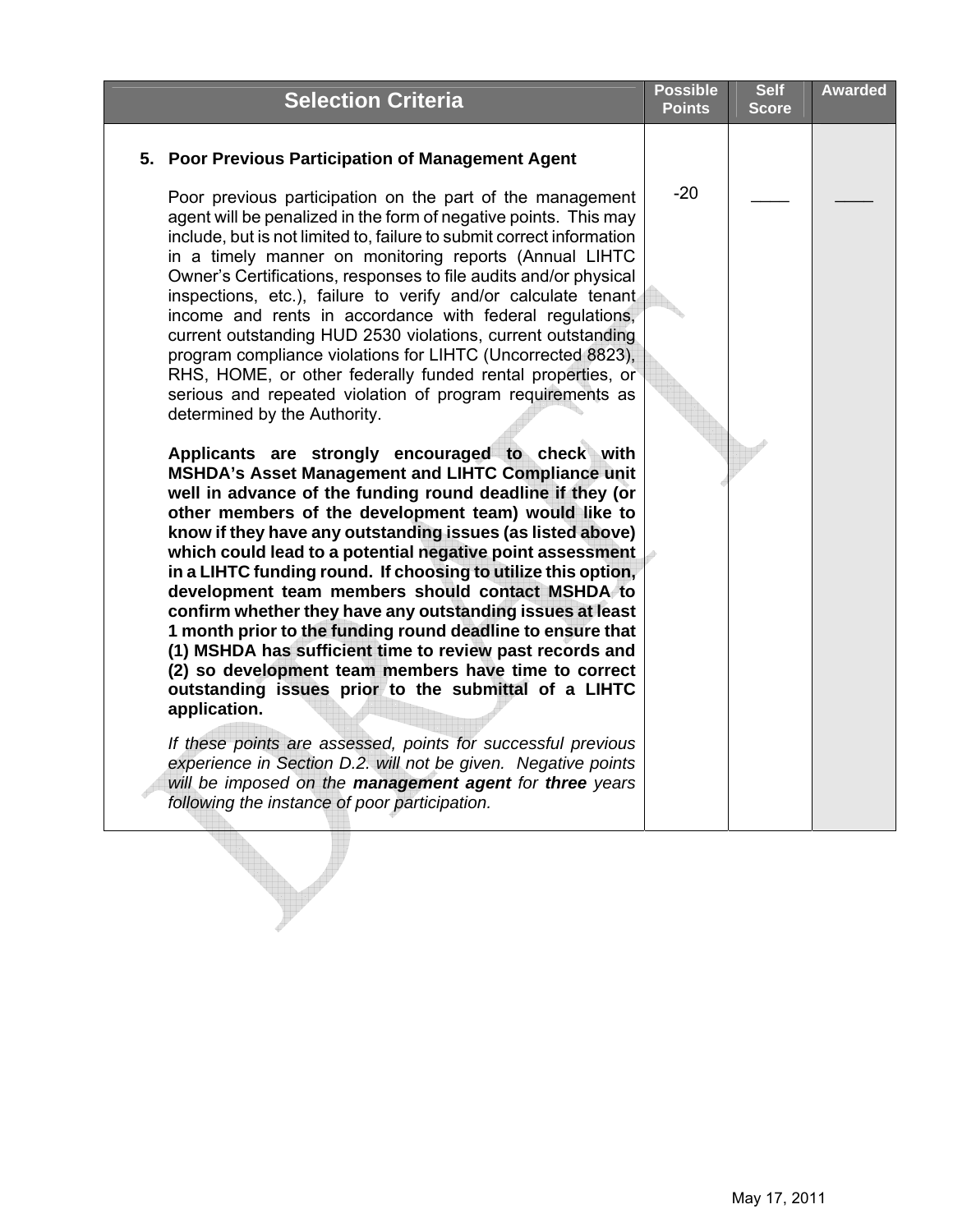<span id="page-15-0"></span>

|                                                                                                                                                                                                                                                                                                                                                                                                                                                                                                                                                                                                                                                                                                                                                                                                                                                                                                                                                                                                                                                                                                                                                                                                                                                                                                                                                                                                                                                                                            | <b>Points</b> | Self<br><b>Score</b> | <b>Awarded</b> |
|--------------------------------------------------------------------------------------------------------------------------------------------------------------------------------------------------------------------------------------------------------------------------------------------------------------------------------------------------------------------------------------------------------------------------------------------------------------------------------------------------------------------------------------------------------------------------------------------------------------------------------------------------------------------------------------------------------------------------------------------------------------------------------------------------------------------------------------------------------------------------------------------------------------------------------------------------------------------------------------------------------------------------------------------------------------------------------------------------------------------------------------------------------------------------------------------------------------------------------------------------------------------------------------------------------------------------------------------------------------------------------------------------------------------------------------------------------------------------------------------|---------------|----------------------|----------------|
| 6. Nonprofit Participation                                                                                                                                                                                                                                                                                                                                                                                                                                                                                                                                                                                                                                                                                                                                                                                                                                                                                                                                                                                                                                                                                                                                                                                                                                                                                                                                                                                                                                                                 | 5             |                      |                |
| Projects involving nonprofit ownership will receive 5 points if all<br>of the following criteria are met:<br>The nonprofit must be a $501(c)$ (3) or $501(c)$ (4) entity.<br>٠<br>The nonprofit must be a local, community-based organization<br>$\blacksquare$<br>with representation on its governing board from the local<br>community in which the project is to be located, or<br>representatives of the population it serves.<br>The nonprofit must be organized in the State of Michigan,<br>٠<br>and must be in good standing.<br>The nonprofit must not be affiliated with or controlled by any<br>٠<br>for-profit organization. (See IRC Section 42(h)(5))<br>No individuals or entities involved with or related to any<br>$\blacksquare$<br>potential for-profit participant in the development may be<br>involved with or related to the creation or management of<br>the nonprofit.<br>The nonprofit must have been successfully engaged in the<br>٠<br>business of fostering low-income housing in its geographic<br>area of operation, or fostering housing for the population it<br>serves, for a minimum of three years.<br>The nonprofit must have more than a 50% general partner<br>$\blacksquare$<br>interest in the proposed project, have a concomitant interest<br>in the developer fee, and must be the managing general<br>partner of the project.<br>The nonprofit must be actively involved with the local<br>٠<br>community in which the project is located. |               |                      |                |
| The nonprofit must demonstrate the financial capacity<br>٠<br>to undertake the development of the project.<br>If there is more than one nonprofit owner, the owner with more<br>than 50% ownership must provide the required information.<br>Nonprofit Name<br>% ownership<br>Documentation Checklist (mark all included with application)<br>Documentation of federal 501(c)(3) or (4) status<br>$\Box$<br>Certified Articles of Incorporation*<br>$\Box$<br>Copy of by-laws<br>$\Box$<br>List of board of directors, if applicable (including address and tenure of<br>$\Box$<br>each board member)<br>Executed agreement between the sponsor and the non-profit if the<br>$\Box$<br>project is a joint venture<br>Description of the non-profit's previous experience in housing (use<br>form provided in the Primary Application)<br>Current Certificate of Good Standing*<br>$\Box$<br>Map outlining service area of non-profit. Map must clearly indicate the<br>specific location(s) and name(s) of affiliated or proposed developments<br>Narrative describing the non-profit's involvement in the local<br>community<br>Proof of CHDO approval (if applicable)<br>* Dated within 30 days of application due date                                                                                                                                                                                                                                                                  |               |                      |                |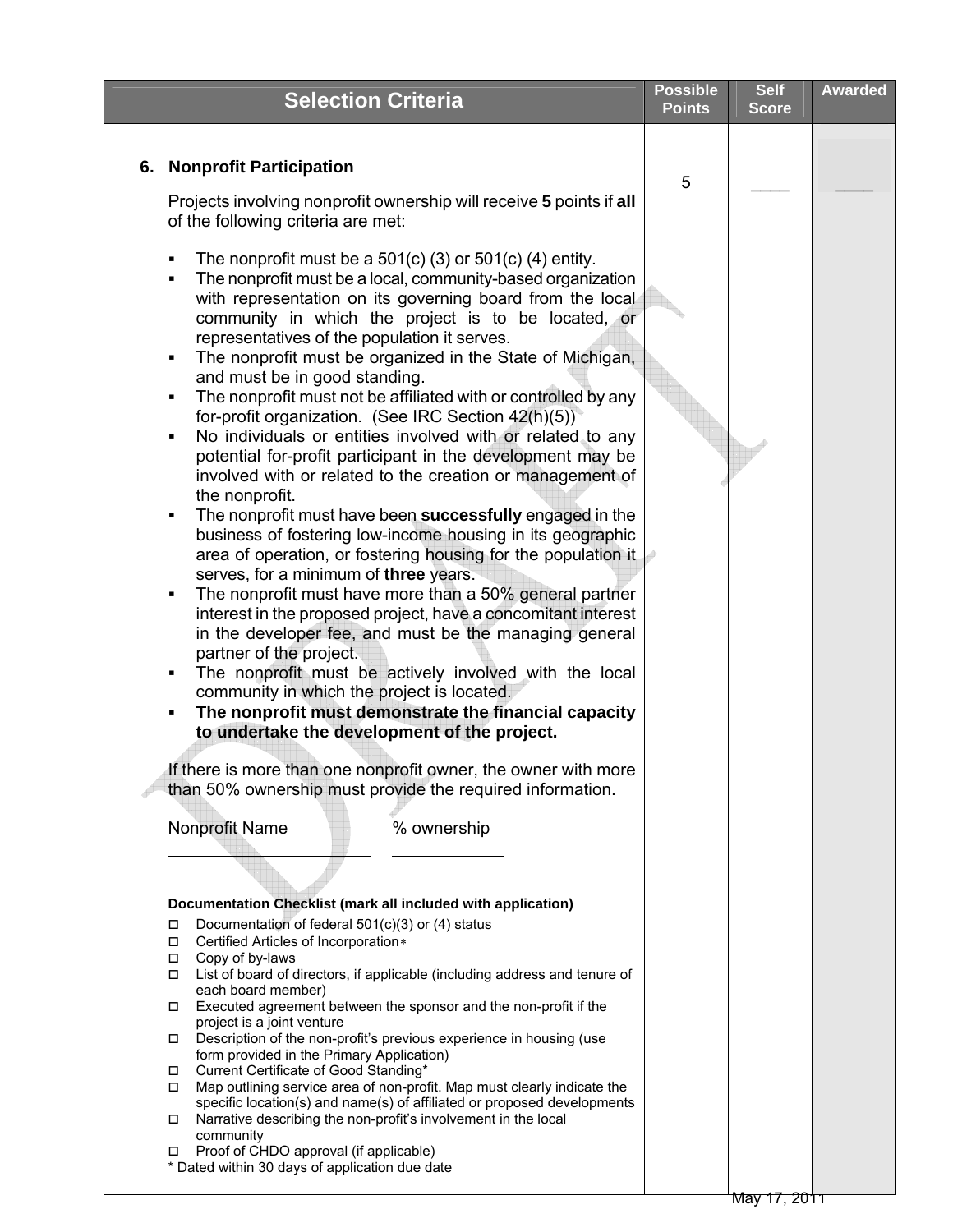|  |  | <b>Selection Criteria</b>                                                                                                                                                                                                                                                                                                                                                                                                                                                                                       | <b>Possible</b><br><b>Points</b> | <b>Self</b><br><b>Score</b> | <b>Awarded</b> |
|--|--|-----------------------------------------------------------------------------------------------------------------------------------------------------------------------------------------------------------------------------------------------------------------------------------------------------------------------------------------------------------------------------------------------------------------------------------------------------------------------------------------------------------------|----------------------------------|-----------------------------|----------------|
|  |  | E. Readiness to Proceed                                                                                                                                                                                                                                                                                                                                                                                                                                                                                         |                                  |                             |                |
|  |  | 1. Ability to Proceed                                                                                                                                                                                                                                                                                                                                                                                                                                                                                           |                                  |                             |                |
|  |  | Projects will be given points if they provide evidence of the<br>following:                                                                                                                                                                                                                                                                                                                                                                                                                                     |                                  |                             |                |
|  |  | a. Firm commitment for all sources of financing that is dated<br>within 30 days of application due date and is accepted by<br>the sponsor (for Authority financing, documentation<br>indicating an official Notice to Proceed). (Attach as Exhibit 9)                                                                                                                                                                                                                                                           | 5                                |                             |                |
|  |  | b. Evidence from the municipality that the proposed site is<br>already properly zoned for the intended use. Please note<br>that these points will be available for rehabilitation projects<br>only if a letter from the municipality is submitted with the<br>application stating that the zoning is compatible with the<br>proposed use of the building(s). (Attach as Exhibit 3)                                                                                                                              | 5                                |                             |                |
|  |  | c. Evidence from the municipality that the proposed site has<br>received site plan approval. Please note that these points<br>will be available for rehabilitation projects only upon<br>submission at application of a letter from the municipality<br>indicating that the relevant board or commission of the<br>municipality has reviewed the proposal, including the level<br>of rehabilitation work to be completed, the site, and that no<br>further plan approvals are necessary. (Attach as Exhibit 16) | 5                                |                             |                |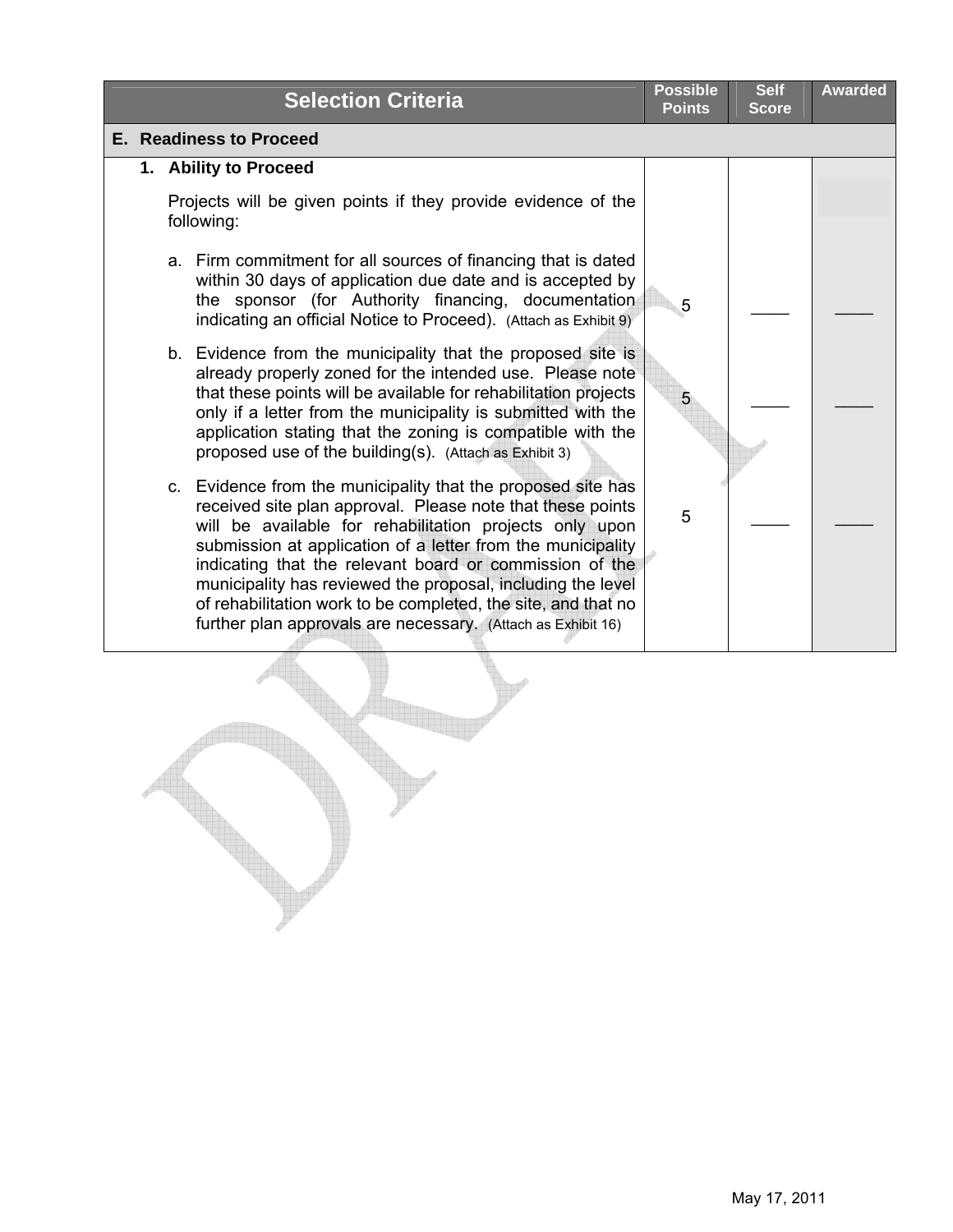|    | <b>Selection Criteria</b>                                                                                                                                                                                                                                                  | <b>Possible</b><br><b>Points</b> | <b>Self</b><br><b>Score</b> | <b>Awarded</b> |
|----|----------------------------------------------------------------------------------------------------------------------------------------------------------------------------------------------------------------------------------------------------------------------------|----------------------------------|-----------------------------|----------------|
|    | <b>F. Preservation Developments</b>                                                                                                                                                                                                                                        |                                  |                             |                |
|    | Preservation projects will receive points for the items listed<br>below. Projects not submitting a CNA at the time of application<br>(or other acceptable documentation shown in Section VII.B.3. of<br>the QAP) will not be eligible to receive points for items 4 and 6. |                                  |                             |                |
|    | 1. Less than 10% increase in rent over previous levels<br>following rehabilitation.                                                                                                                                                                                        | 3                                |                             |                |
|    | 2. Preserving existing project-based tenant subsidies for the<br>length of the existing rental subsidy compliance period and<br>commit to renew contract to the extent available.                                                                                          | 3                                |                             |                |
| 3. | Acquisition cost less than 40% of the total development cost.                                                                                                                                                                                                              | 3                                |                             |                |
|    | 4. Project lacks sufficient unrestricted capital to address<br>replacement of items identified in the Capital Needs<br>Assessment as having already exhausted their useful life as<br>determined by the Authority. (See Policy Bulletin #1)                                | 1                                |                             |                |
|    | 5. Project is a high risk or distressed property as determined by<br>the Authority. (See Policy Bulletin #1)                                                                                                                                                               | 3                                |                             |                |
| 6. | Project requires rehabilitation in excess of \$30,000 per unit<br>of hard rehabilitation costs as supported by a Capital Needs<br>Assessment satisfactory to MSHDA.                                                                                                        | 3                                |                             |                |
|    | 7. Project involves replacement or redevelopment of public<br>housing units.                                                                                                                                                                                               | 8                                |                             |                |
|    | 8. Project involves the rehabilitation of an existing HUD 236<br>property.                                                                                                                                                                                                 | 3                                |                             |                |
|    | 9. Project involves the rehabilitation of an existing HUD 236<br>property that is within 3 years of its 236 mortgage maturity<br>date.                                                                                                                                     | 3                                |                             |                |
|    | 10. Project involving the rehabilitation of an existing HUD 236<br>property and has received a commitment from a local PHA<br>to commit Project Based Vouchers to 20% of the units.                                                                                        | 3                                |                             |                |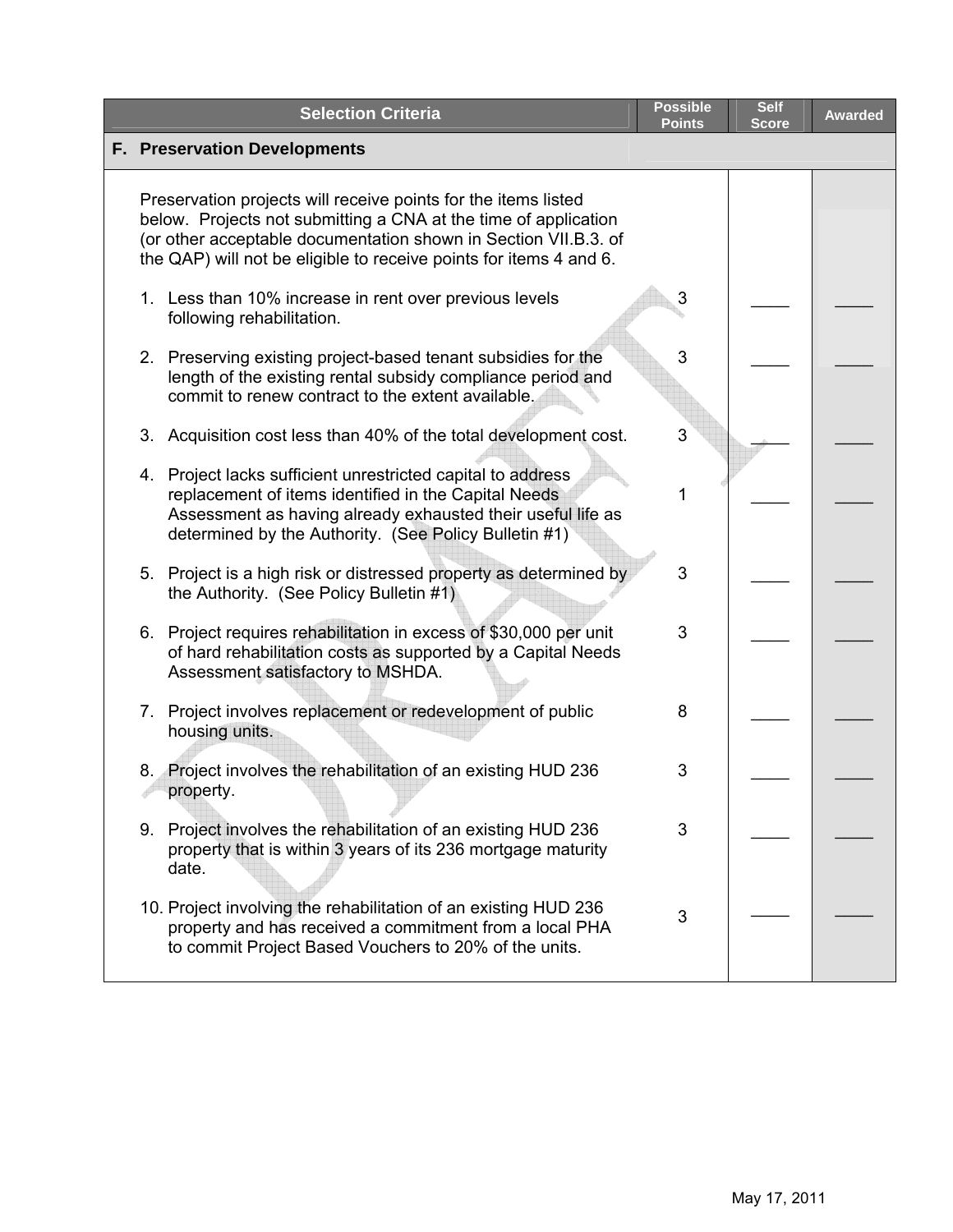| <b>Selection Criteria</b>                                                                                                                                                                                                                                                                                                                                                                                                                                                    | <b>Possible</b><br><b>Points</b> | <b>Self</b><br><b>Score</b> | <b>Awarded</b> |
|------------------------------------------------------------------------------------------------------------------------------------------------------------------------------------------------------------------------------------------------------------------------------------------------------------------------------------------------------------------------------------------------------------------------------------------------------------------------------|----------------------------------|-----------------------------|----------------|
| <b>G. Permanent Supportive Housing Developments</b>                                                                                                                                                                                                                                                                                                                                                                                                                          |                                  |                             |                |
| Permanent Supportive Housing projects which meet all of the<br>requirements of Addendum III, including all threshold criteria,<br>are eligible for the following points:<br>1. Commitment of 75% or more Supportive Housing Units<br>(Manager units count neither toward total units nor Supportive<br>Housing units for calculating percentages)                                                                                                                            | 8                                |                             |                |
| 2. Other Federal, State, and Private Financing<br>Projects employing other sources of federal, state and/or<br>private financing or contributions beyond those for which points<br>were taken in section B.2 above, will receive additional points<br>for the sources of financing listed below. Evidence of the<br>financing (including amount, term, and interest rate), must be<br>submitted with the application, and dated within 30 days of the<br>date of submission. |                                  |                             |                |
| HUD Shelter Plus Care Program (S+C)<br>٠<br>Capital Contribution targeted for supportive services from<br>٠<br>developer fee (\$100 per supportive housing unit/per year<br>through the 15-year compliance period).<br>Private/Foundation - minimum of \$1,000 per supportive<br>housing unit must be committed.<br>Other State Agencies - minimum of \$1,000 per supportive<br>٠<br>housing unit must be committed (DOC, DCH, DHS).                                         | 1<br>$\overline{2}$<br>1<br>1    |                             |                |
| 3. Community/Supportive Service Room<br>Projects that provide community or supportive service space to<br>projects with 11 or more units will be eligible for 1 point. A<br>minimum of 15 square feet per residential unit is required.                                                                                                                                                                                                                                      | 1                                |                             |                |
| 4. Housing the Most In Need<br>Projects that agree and have demonstrated in their Supportive<br>Service Plan to serve the most in need as outlined below:<br><b>Chronically Homeless</b><br>Homeless and/or Special Need tenants with incomes at<br>or below 100% of poverty                                                                                                                                                                                                 | 1<br>1                           |                             |                |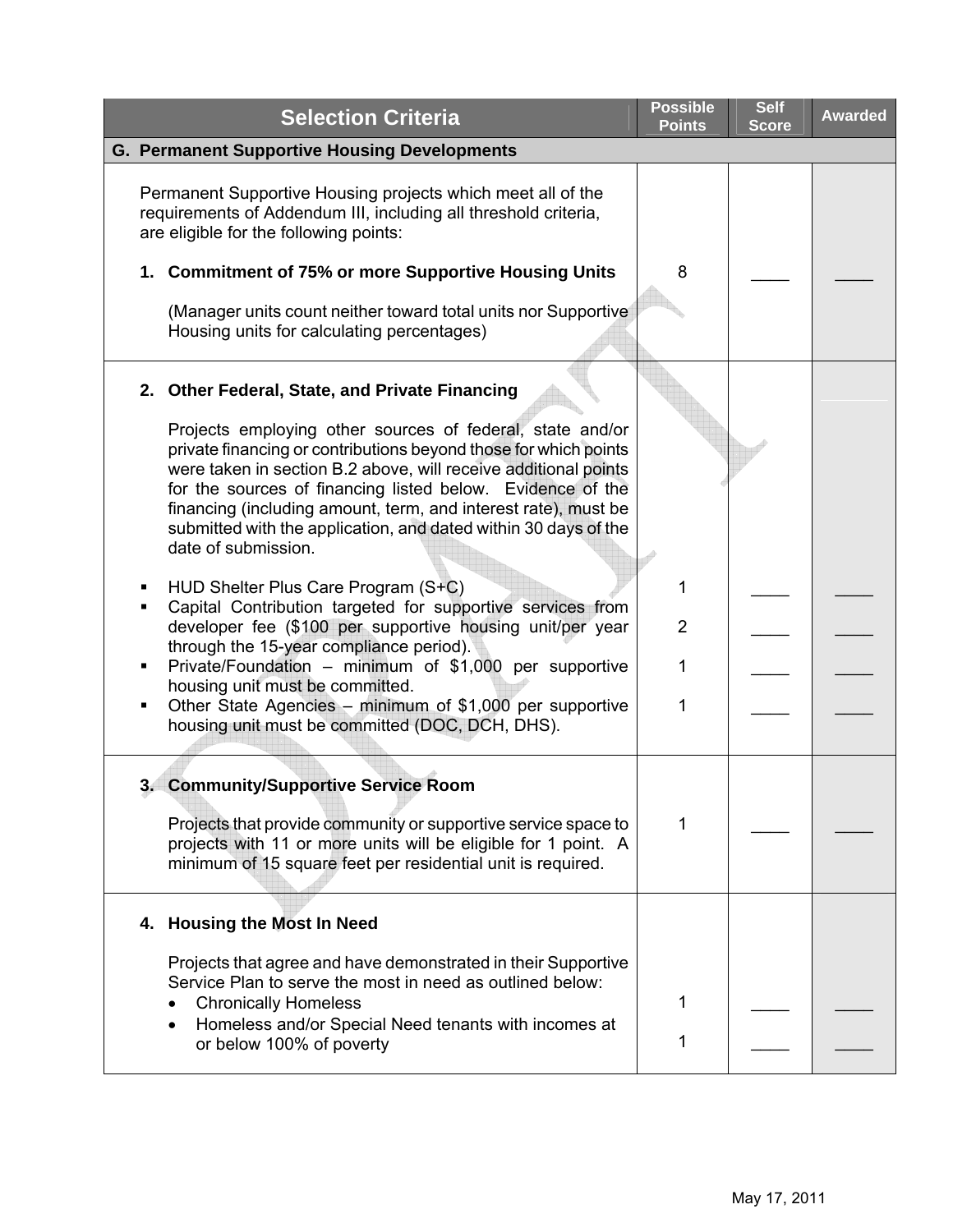| <b>Selection Criteria</b>                                                                                                                                                                                                                                                                                                                                                         | <b>Possible</b><br><b>Points</b> | <b>Self</b><br><b>Score</b> | <b>Awarded</b> |
|-----------------------------------------------------------------------------------------------------------------------------------------------------------------------------------------------------------------------------------------------------------------------------------------------------------------------------------------------------------------------------------|----------------------------------|-----------------------------|----------------|
| Developing in a High Need Area<br>5.<br>Points will be awarded to those projects that are located in one<br>of the following designated areas:                                                                                                                                                                                                                                    | 1                                |                             |                |
| City of Promise<br><b>OR</b><br>A documented need is presented based on HMIS and<br>Point-In-Time data available to the community. A high<br>need area is one where the homeless count is greater than<br>500 homeless persons.                                                                                                                                                   |                                  |                             |                |
| <b>6. Supportive Service Funding Commitment</b><br>Projects that include financing commitment(s) for service<br>coordination available to all tenants will receive points.<br>Acceptable evidence of a funding commitment includes:                                                                                                                                               | 3                                |                             |                |
| a. A detailed plan and budget for services to be provided for<br>the Supportive Housing tenants, and;<br>b. Commitment letters evidencing sufficient funding to pay for<br>the coordination of services the tenant will receive.                                                                                                                                                  |                                  |                             |                |
| Services are voluntary and tenants choose as much or as little<br>service as they desire. This allows tenants the right to refuse<br>services; to participate in services offered within the<br>development; or to make personal arrangements with outside<br>service providers. The Development is not responsible to fund<br>any cost associated with the delivery of services. |                                  |                             |                |
| Supportive housing tenants have all the rights and obligations<br>of any tenant residing in market housing.                                                                                                                                                                                                                                                                       |                                  |                             |                |
| 7. Supportive Employment                                                                                                                                                                                                                                                                                                                                                          |                                  |                             |                |
| Projects that agree to provide job-training opportunities in the<br>building trades, operation, and/or supportive service programs<br>to individuals who meet the supportive housing tenant<br>definition will receive points. This must be outlined in the<br>Supportive Service Plan.                                                                                           | 2                                |                             |                |
| 8. Tenant Lead Advisory Council                                                                                                                                                                                                                                                                                                                                                   |                                  |                             |                |
| Projects that promote Tenant Lead Advisory Councils as<br>outlined and supported in the Supportive Service Plan will be<br>awarded points.                                                                                                                                                                                                                                        | 1                                |                             |                |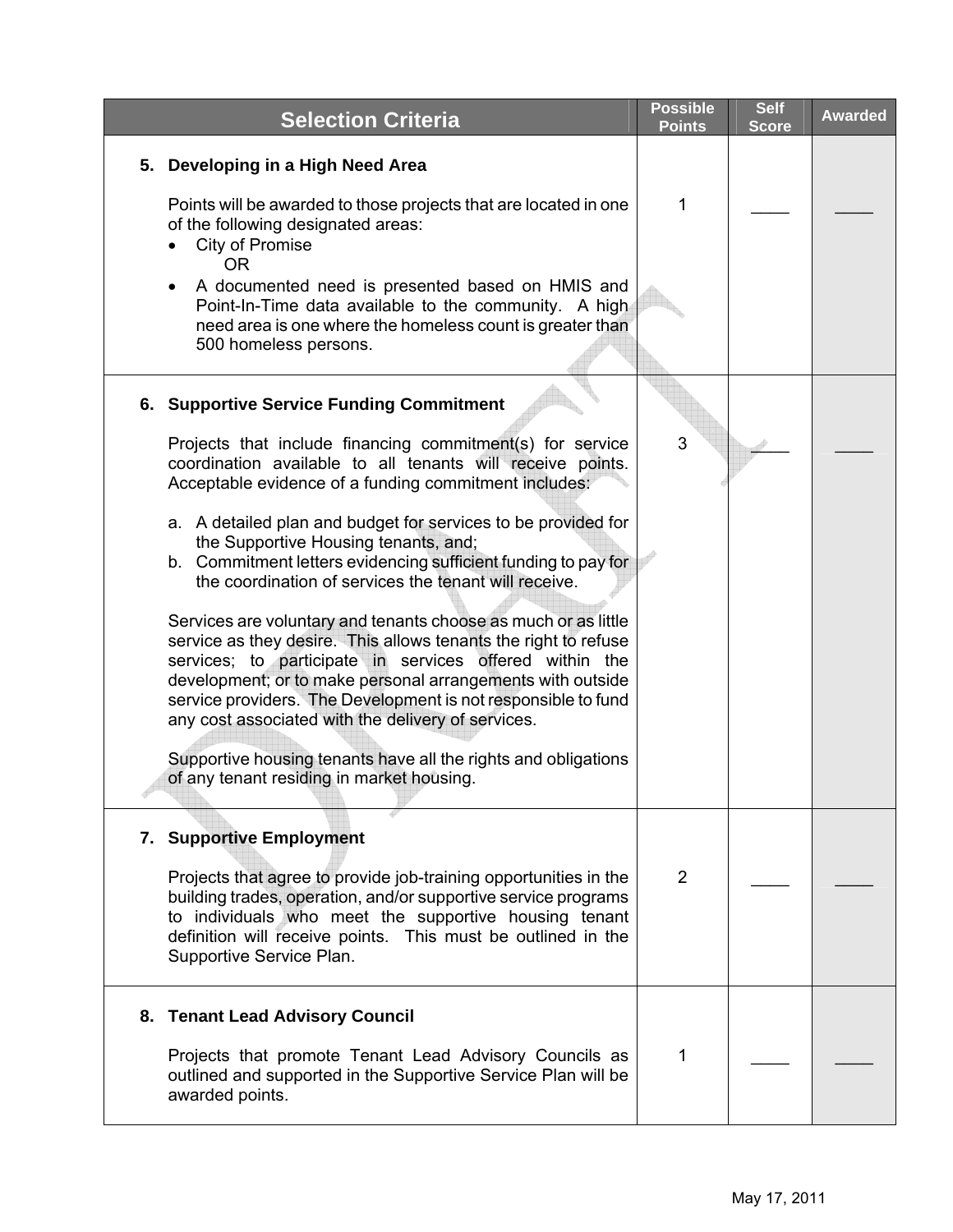| <b>Selection Criteria</b>                                                                                                                                                                                                                                                                                                                                                               | <b>Possible</b><br><b>Points</b> | <b>Self</b><br><b>Score</b> | <b>Awarded</b> |
|-----------------------------------------------------------------------------------------------------------------------------------------------------------------------------------------------------------------------------------------------------------------------------------------------------------------------------------------------------------------------------------------|----------------------------------|-----------------------------|----------------|
| 9. Increasing Barrier Free and Accessible Units                                                                                                                                                                                                                                                                                                                                         |                                  |                             |                |
| Projects that increase the number of accessible and/or barrier-<br>free units beyond MSHDA requirements will be awarded 1<br>point for increasing the percentage of barrier free/accessible<br>units to 5% and 2 points for increasing the percentage of<br>barrier free/accessible units to 8%. (MSHDA requires that 1%<br>of the total units within the development be barrier free.) | 2                                |                             |                |
| H. QAP Green Policy Points (Transfer Score from Green Policy<br><b>Certification)</b>                                                                                                                                                                                                                                                                                                   | 15                               |                             |                |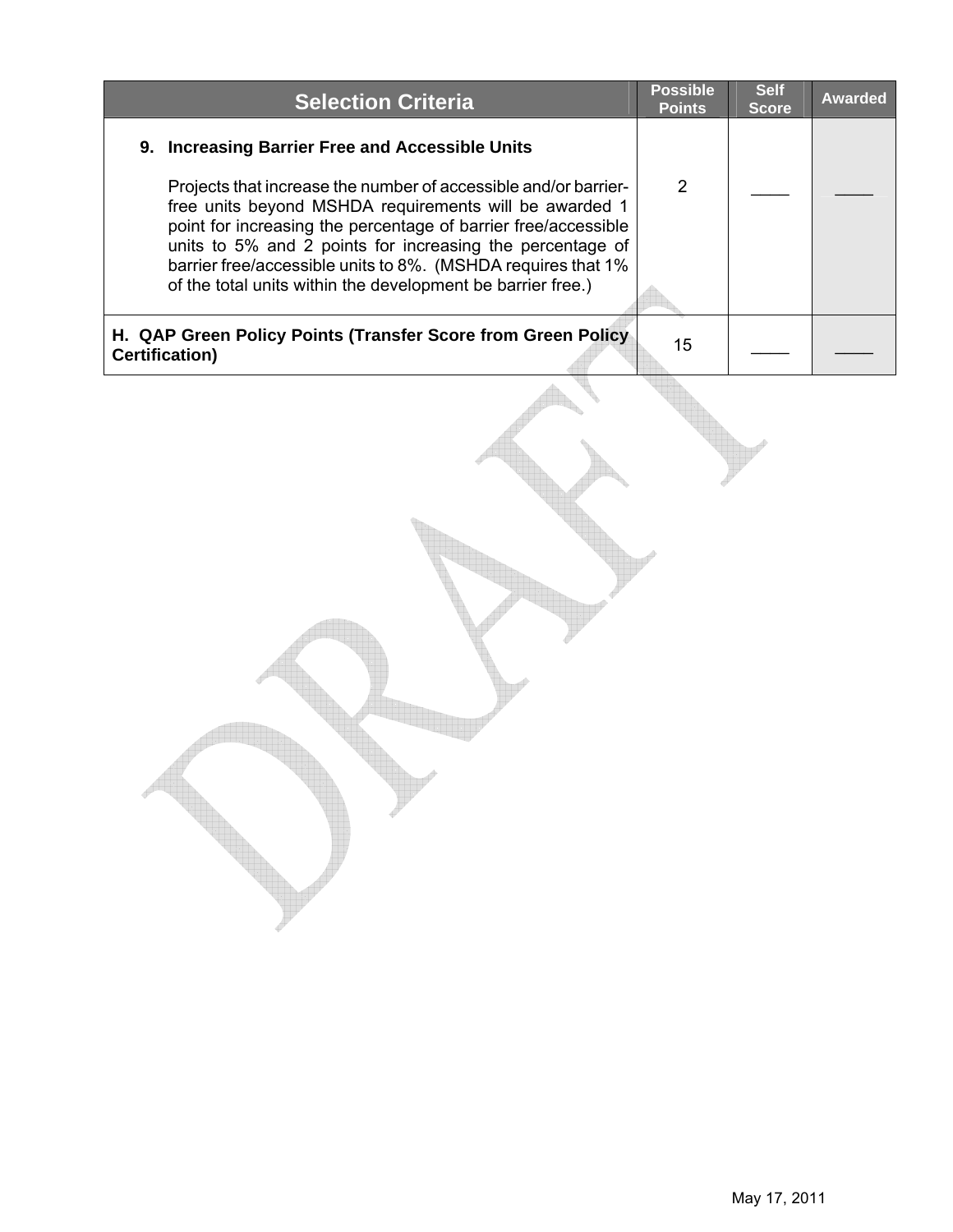| <b>Selection Criteria</b>                                                                                                                                                                                                                                                                                                                                                                                                                                                                                                                                                                                                                                                                                                             | <b>Possible</b><br><b>Points</b> | <b>Self</b><br><b>Score</b> | <b>Awarded</b> |
|---------------------------------------------------------------------------------------------------------------------------------------------------------------------------------------------------------------------------------------------------------------------------------------------------------------------------------------------------------------------------------------------------------------------------------------------------------------------------------------------------------------------------------------------------------------------------------------------------------------------------------------------------------------------------------------------------------------------------------------|----------------------------------|-----------------------------|----------------|
| I. Cost Containment - Bonus Points                                                                                                                                                                                                                                                                                                                                                                                                                                                                                                                                                                                                                                                                                                    |                                  |                             |                |
| 1. Credit Usage                                                                                                                                                                                                                                                                                                                                                                                                                                                                                                                                                                                                                                                                                                                       |                                  |                             |                |
| Projects will be awarded bonus points for minimizing the<br>amount of credit requested as a percentage of the square<br>footage in the low income units. Projects will first be separated<br>by project type. Within each project type the projects will be<br>ranked in ascending order by the amount of credit usage as a<br>percentage of the square footage in the low income units.<br>Those projects in the top 40% of each project type will be<br>awarded bonus points as follows: (1) Projects ranking in the first<br>20% will be awarded 10 points; and (2) projects ranking in the<br>second 20% will be awarded 5 points. Projects ranking below<br>the top 40% of each like project type will be ineligible for points. | 10                               | N/A                         |                |
| For calculation purposes, the low income units square footage<br>may include indoor basis approved space (common areas,<br>$etc.$ ).                                                                                                                                                                                                                                                                                                                                                                                                                                                                                                                                                                                                  |                                  |                             |                |
| Credit Requested:<br>S<br>Divided By:<br>Low Income Units Sq. Footage:<br>Equals:<br>Credit Usage Amount:<br>$$$ /sq. ft.                                                                                                                                                                                                                                                                                                                                                                                                                                                                                                                                                                                                             |                                  |                             |                |
| Project Type (Selection One)<br><b>New Construction</b>                                                                                                                                                                                                                                                                                                                                                                                                                                                                                                                                                                                                                                                                               |                                  |                             |                |
| Preservation                                                                                                                                                                                                                                                                                                                                                                                                                                                                                                                                                                                                                                                                                                                          |                                  |                             |                |
| Historic or Adaptive / Reuse                                                                                                                                                                                                                                                                                                                                                                                                                                                                                                                                                                                                                                                                                                          |                                  |                             |                |
| * If the percentage line falls between two projects with identical<br>credit usage amounts, both projects will be included in the<br>upper percentage.                                                                                                                                                                                                                                                                                                                                                                                                                                                                                                                                                                                |                                  |                             |                |
| ** A project falling in the middle of any one percentage line will<br>be included in the upper percentage.                                                                                                                                                                                                                                                                                                                                                                                                                                                                                                                                                                                                                            |                                  |                             |                |
| *** If there are fewer than 5 projects submitted in any one<br>category the top two projects will be awarded points as noted<br>above.                                                                                                                                                                                                                                                                                                                                                                                                                                                                                                                                                                                                |                                  |                             |                |
| Note: Applicants will not know at the time of application if<br>bonus points will be awarded. MSHDA will be awarding points<br>after all like projects types have been submitted and reviewed.                                                                                                                                                                                                                                                                                                                                                                                                                                                                                                                                        |                                  |                             |                |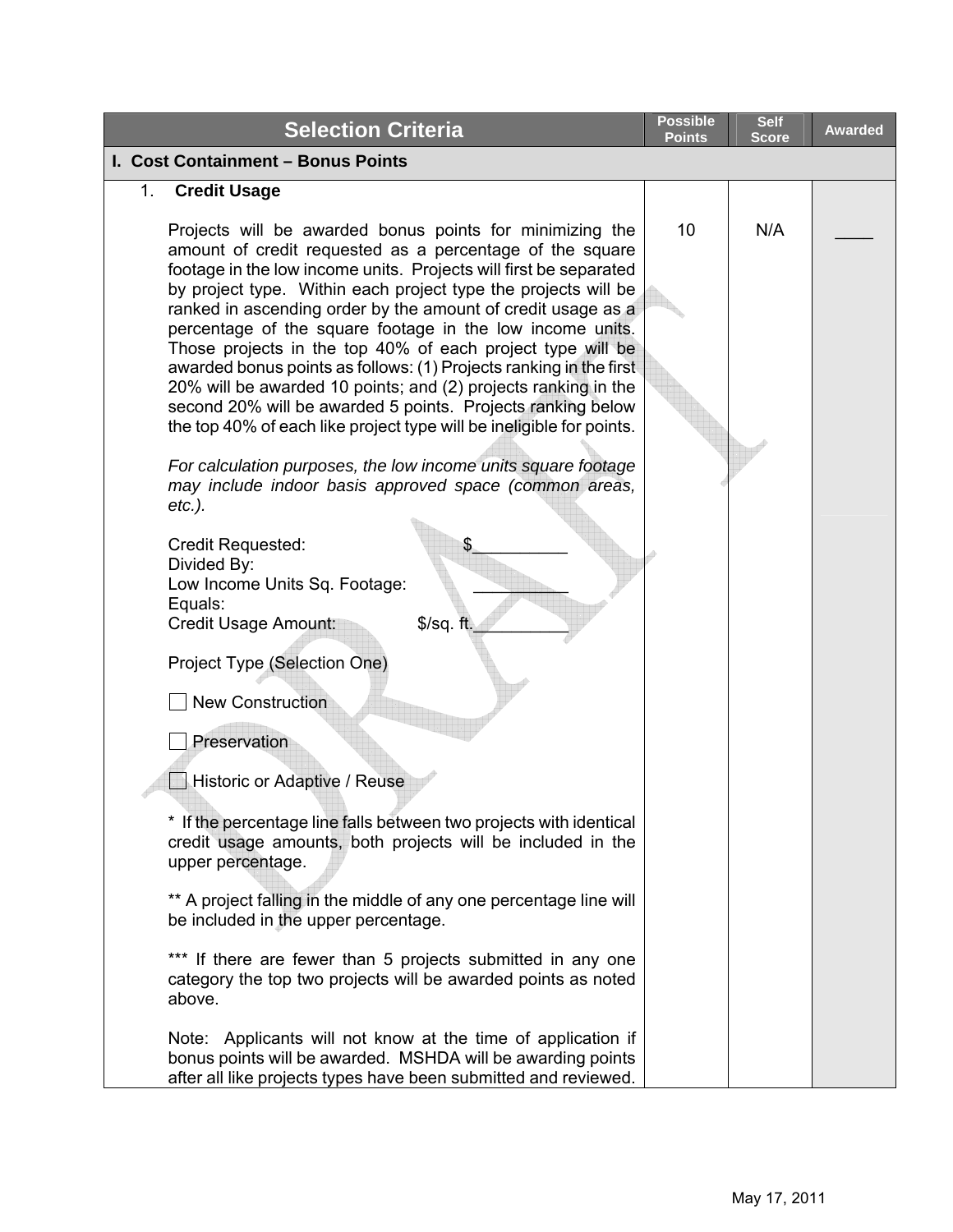|    |                | <b>QUICK REFERENCE SHEET</b>                                        | <b>Possible</b><br><b>Points</b> | <b>Self</b><br><b>Score</b> | <b>Awarded</b> |
|----|----------------|---------------------------------------------------------------------|----------------------------------|-----------------------------|----------------|
|    |                | A. Project Location                                                 |                                  |                             |                |
|    |                | 1. Housing Needs Characteristics                                    |                                  |                             |                |
|    |                | a. Census Tract Needs Score                                         | 10                               |                             |                |
|    |                | b. County Needs Score                                               | 5                                |                             |                |
|    | 2.             | Locality/Neighborhood                                               | 5                                |                             |                |
|    |                | 3. Community Revitalization Plan                                    | 10                               |                             |                |
|    |                | a. Existing housing/Adaptive Reuse/Vacant                           | 5                                |                             |                |
|    | 4.             | <b>Site Amenities</b>                                               | $\overline{15}$                  |                             |                |
|    |                | 5. Central Cities Developments                                      | 15                               |                             |                |
|    |                | <b>B. Project Financing</b>                                         |                                  |                             |                |
|    |                | 1. Tax Abatement                                                    | 15                               |                             |                |
|    |                | <b>Tax Abatement Rate</b>                                           | 5                                |                             |                |
|    |                | 2. Federal, State, or Local Funding                                 | $\overline{15}$                  |                             |                |
|    |                | <b>C.</b> Project Characteristics                                   |                                  |                             |                |
|    | 1 <sup>1</sup> | Families with Children / Community Space                            | 10                               |                             |                |
|    |                | 2. Economic Integration                                             | 5                                |                             |                |
|    |                | 3. Low Income Targeting                                             | 30                               |                             |                |
|    |                | 4. Affordability Commitment                                         | 5                                |                             |                |
|    |                | 5. Lease/Purchase Option                                            | 3                                |                             |                |
|    |                | 6. Michigan Products                                                | 3                                |                             |                |
|    |                | 7. Historic Rehabilitation Projects                                 | 5                                |                             |                |
|    | 8.             | <b>Visitable Units</b>                                              | 5                                |                             |                |
| D. |                | <b>Development Team Characteristics</b>                             |                                  |                             |                |
|    | 1.             | Previous Experience of General Partner/LLC                          | 20                               |                             |                |
|    |                | Michigan-based Business                                             | $\mathfrak{B}$                   |                             |                |
|    |                | 2. Employing Michigan-Based Companies                               | 3                                |                             |                |
|    | 3.             | Previous Experience of Management Agent                             | 20                               |                             |                |
|    |                | Michigan-based Business                                             | 3                                |                             |                |
|    | 4.             | Poor Previous Participation of Sponsor                              | $-20$                            |                             |                |
|    | 5.             | Poor Previous Participation of Management Agent                     | $-20$                            |                             |                |
|    | 6.             | <b>Nonprofit Participation</b>                                      | 5                                |                             |                |
|    |                | <b>E.</b> Readiness to Proceed                                      |                                  |                             |                |
|    |                | 1. Ability to Proceed                                               |                                  |                             |                |
|    |                | a. Financing Commitments                                            | 5                                |                             |                |
|    |                | b. Proper Zoning                                                    | 5                                |                             |                |
|    |                | c. Site Plan Approval                                               | 5                                |                             |                |
|    |                | <b>F. Preservation Developments</b>                                 |                                  |                             |                |
|    | 1.             | Less than 10% increase in rent over previous levels following rehab | $\mathbf{3}$                     |                             |                |
|    | 2.             | Preserving existing project-based tenant subsidies for length of    |                                  |                             |                |
|    |                | compliance period                                                   | 3                                |                             |                |
|    | 3.             | Acquisition cost less than 40% of the total development costs.      | 3                                |                             |                |
|    | 4.             | Lacks sufficient unrestricted capital funds to provide renovations  | 1                                |                             |                |
|    |                | and repairs on an ongoing basis.                                    |                                  |                             |                |
|    | 5.             | High risk or distressed property/not beyond point of demolition.    | 3                                |                             |                |
|    | 6.             | Preservation with rehab above \$30,000/unit                         | $\ensuremath{\mathsf{3}}$        |                             |                |
|    | 7.             | Replacement or redevelopment of public housing                      | 8                                |                             |                |
|    | 8.             | Rehabilitation of an existing HUD 236 property                      | 3                                |                             |                |
|    | 9.             | Rehab of an existing HUD 236 project within 3 years of mortgage     | 3                                |                             |                |
|    |                | maturity date                                                       |                                  |                             |                |
|    |                | 10. Rehab of an existing HUD 236 project and PBV's for 20% of units | 3                                |                             |                |
|    |                | <b>G. Permanent Supportive Housing Developments</b>                 |                                  |                             |                |
|    | 1.             | Commitment of 75% or more Supportive Housing Units                  | 8                                |                             |                |
|    | 2.             | Other Federal, State, and Private Financing                         | 5                                |                             |                |
|    | 3.             |                                                                     |                                  |                             |                |
|    |                | Community/Supportive Service Room                                   | 1                                |                             |                |